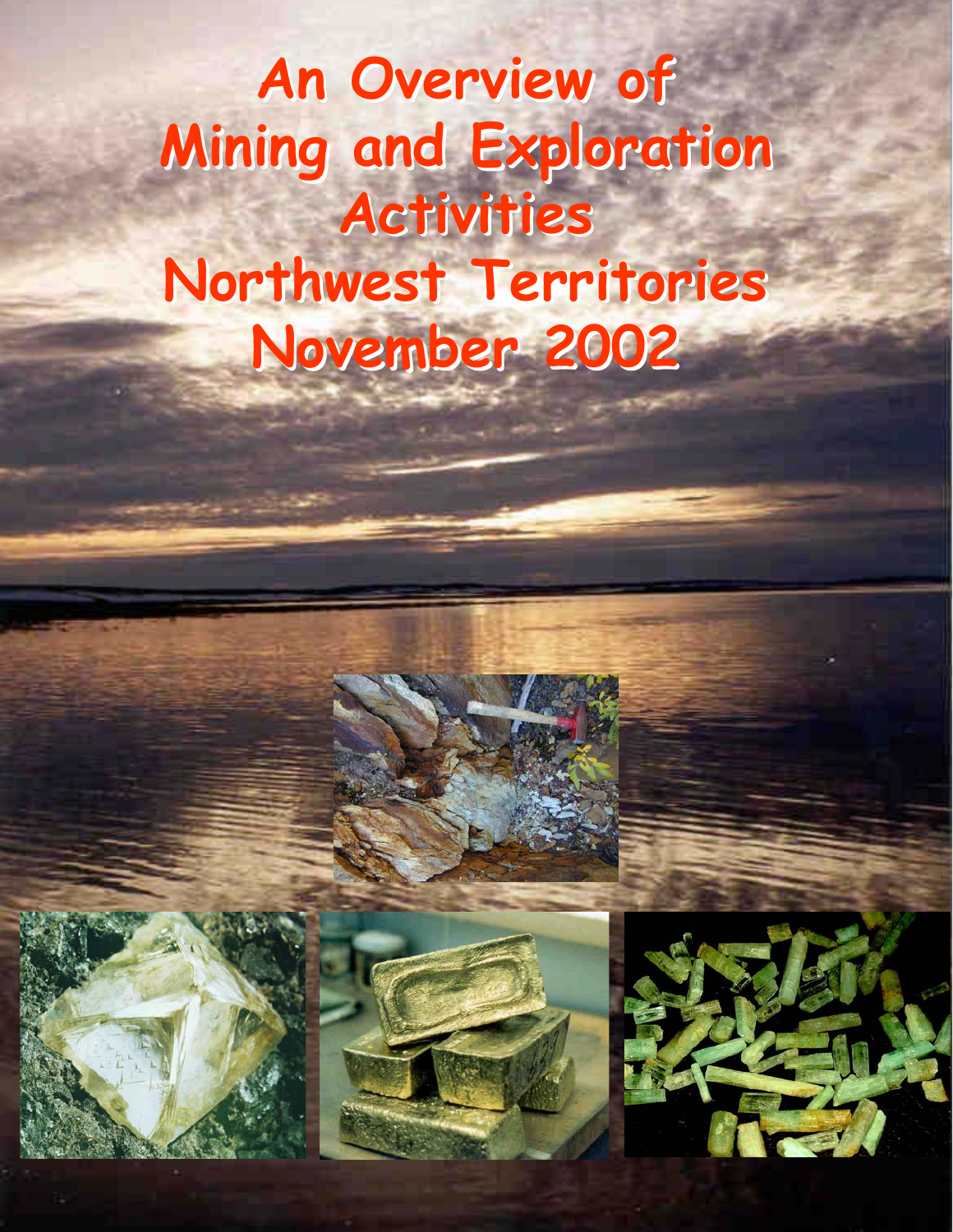# **An Overview of Mining and Exploration Activities NORTHWEST TERRITORIES<sup>1</sup>**

#### **Introduction**

 $\overline{a}$ 

The Northwest Territories constitutes 13.48% of Canada's total landmass and its geological record spans billions of years. As such, the territory is richly mineralized, hosting a wide variety of commodity types. For many years precious and base metal mines formed the mainstay of the territories' mining industry. However, the industry is now centred on the emerging diamond mines, which are set to dominate the territories' economy for many years to come.

On April 1, 1999, the territory of Nunavut came into existence, along with the new Northwest Territories. The move removed the Lupin Gold Mine, as well as, the Polaris and Nanisivik basemetal mines from the Northwest Territories but saw Ekati Diamond Mine**TM**, Canada's first diamond mine, reach full production in the NWT.

#### **Mineral Production Summary**

The total value of metal and diamond shipments from the Northwest Territories increased to \$901.13 million in 2001 from \$685.16 million in 2000. The rise can be ascribed to an increase in diamond production (3.7 versus 2.5 million carats respectively), partially offset by a decrease in diamond prices. The value of gold shipments remained relatively static at around \$55 million. A small amount of silver was also produced.

Diamond shipments accounted for 94% of the total value of mineral production in the Northwest Territories in 2001, with gold making up most of the remainder. The territory accounted for 100% of Canadian diamond production and around 3% of gold production during the same period. The CanTung tungsten mine was re-opened in 2002.

 $1$ This review was jointly prepared by the Minerals, Oil and Gas Division of the Department of Resources, Wildlife and Economic Development, Government of the Northwest Territories and the C.S. Lord Northern Geoscience Centre. For more information, the reader is invited to contact either Christy Campbell by telephone at (867) 920- 3345 or by e-mail at christy\_campbell@gov.nt.ca or Yana Preston by telephone at (867) 669-2642 or by e-mail at yana\_preston@gov.nt.ca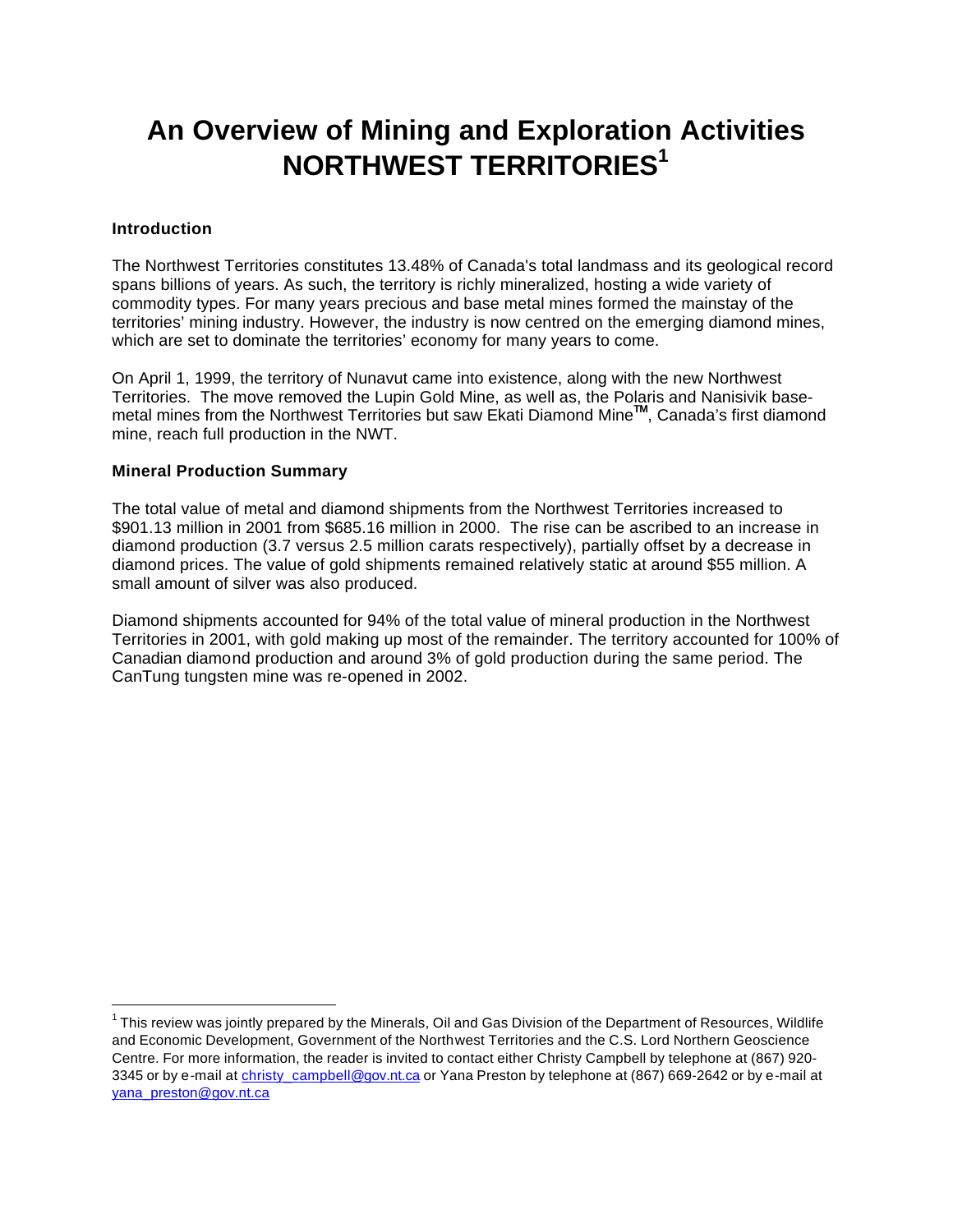# **PRODUCING MINES**

#### **GIANT AND CON GOLD MINES**

Con Mine began operating in 1938 and has produced 5.5 million ounces of gold to date. Giant Mine was brought into production in 1948 and has produced over 7 million ounces of gold. Both are mature mines nearing the ends of their mine lives.

Operations at Miramar Con Mine Ltd. were suspended owing to a labour dispute from May 1998 to April 1999. Mining resumed in July 1999 under a five-year plan. In December 1999, Miramar Giant Mine Ltd. was formed as a subsidiary of Miramar Mining Corporation (Miramar) to acquire the assets of the Giant Mine from the Department of Indian Affairs and Northern Development (DIAND). Miramar calculated that the acquisition would allow the company to boost production at the combined operations to around 130,000 ounces per year, while reducing cash operating costs to under US\$260 per ounce.

In December 1999, the Con autoclave was successfully recommissioned to process refractory ore concentrates. By mid-February 2000, the autoclave was consistently processing 500 tons per day of refractory ore from both Con and Giant mines. Production statistics for Con Mine are tabulated below.

| Year                          | <b>Production</b><br>ounces)<br>gold) | <b>Operating</b><br><b>Costs</b><br>(SUS/oz) | <b>Comments</b>                                                                |
|-------------------------------|---------------------------------------|----------------------------------------------|--------------------------------------------------------------------------------|
| 1997                          | 94,410                                | 351                                          |                                                                                |
| 1998                          | $23,477^1$                            | 343                                          | Operations suspended owing to a labour<br>dispute from May 1998 to April 1999. |
| 1999                          | $38,678^2$                            | 272                                          |                                                                                |
| 2000                          | $121,874^3$                           | 264                                          |                                                                                |
| 2001                          | 129,607                               | 256                                          |                                                                                |
| 2002 1 <sup>st</sup> Quarter  | 31,749                                | 240                                          |                                                                                |
| 2002 2 <sup>nd</sup> Quarter  | 25,791                                | 197                                          |                                                                                |
| 2002 3rd Quarter <sup>e</sup> | 37,000                                |                                              | The price of gold as at October 28,<br>2002, was \$US315 per ounce.            |

<sup>1</sup>For the period from January 1 to May 13, 1998

 $2$  For the period from July 1 to December 31, 1999

<sup>3</sup> Output from Giant included from year 2000 onwards

e Estimated

Miramar has been able to reduce cash operating costs at Con, through increases in production together with cost reduction measures. Approximately 82,000 tons of ore were mined during the second quarter of 2002, with production from Giant accounting for 20% of the total. Giant's contribution represents a substantial proportion of the total and the mine has therefore played an integral role in lowering operating costs at Con. Reserve estimates for the Con and Giant Mines as at December 31, 2001, are tabulated below:

| <b>Operation</b>  | <b>Tonnes</b> | Grade<br>(grams per<br>tonne) | Kilograms<br>Gold | <b>Ounces</b><br>Gold |
|-------------------|---------------|-------------------------------|-------------------|-----------------------|
| <b>Con Mine</b>   | 860,000       | 11.79                         | 10,195            | 324,000               |
| <b>Giant Mine</b> | 94,000        | 11.95                         | 1,152             | 36,000                |
| Total             | 954,000       | 11.89                         | 11.347            | 360,000               |

The reserve estimates are based on a \$US280 per ounce gold price.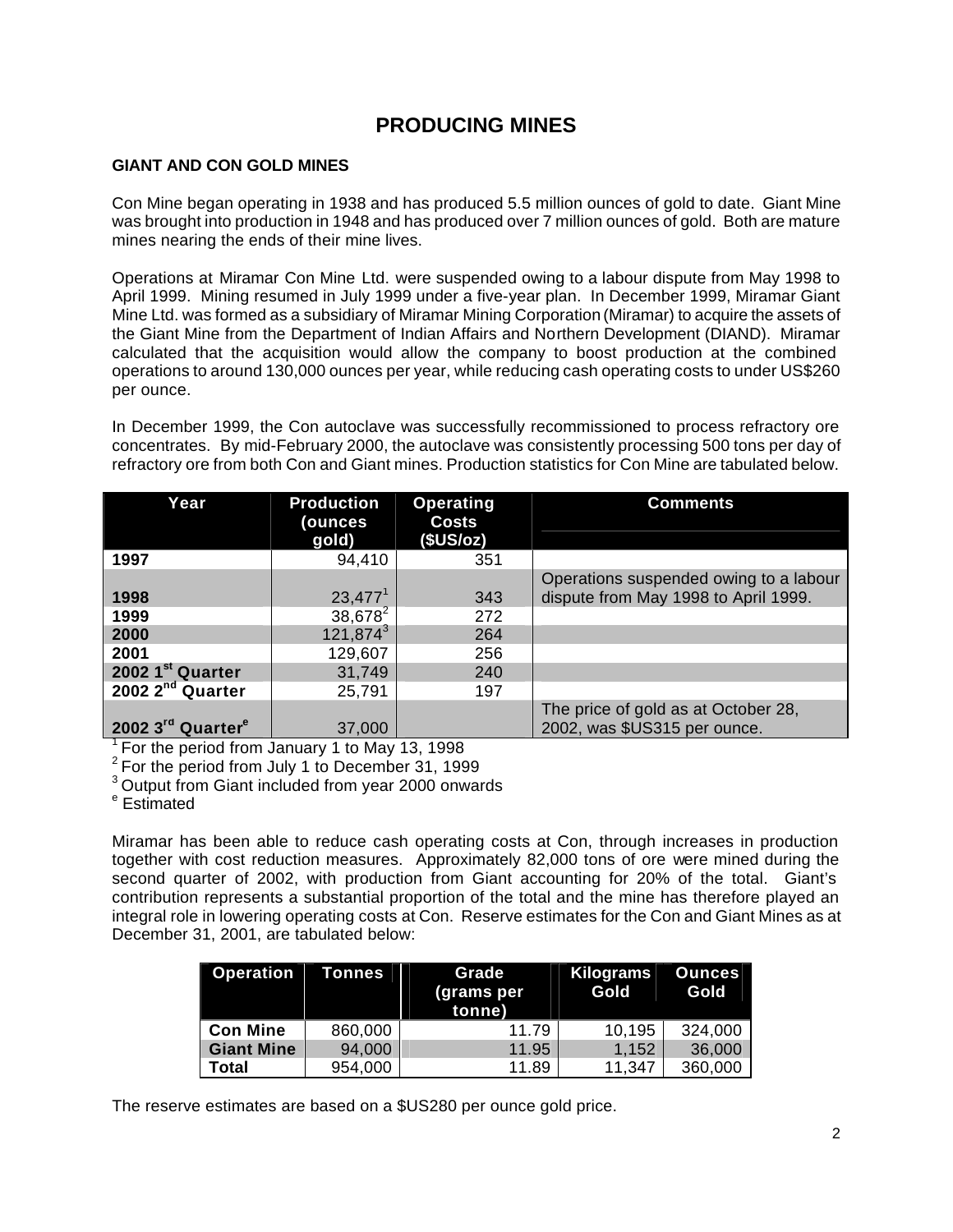Miramar has accelerated the treatment of arsenic wastes at Con. Just over 8,300 tonnes of waste material were treated during 2001, leaving 10,900 tonnes to be treated. Miramar expects all of the Con arsenic wastes to have been processed by mid-2003.

### **EKATI DIAMOND MINETM** (BHP Billiton 80%, C. Fipke 10%, S. Blusson 10%)

The Ekati Diamond Mine<sup>™</sup> was opened on October 14, 1998 in the sub-Arctic barren lands of the Northwest Territories, 300km northeast of the city of Yellowknife. A total of 136 kimberlite pipes have been identified on the property, and 20 of these have been bulk sampled. Of the 20 pipes, eight are in the current mine plan. In excess of 70 million tonnes of ore, and approximately 508 million tonnes of waste rock, are scheduled to be mined over the life of the project. Ore grades are in the order of one carat per tonne (one carat equals 0.2 grams). Seven of the eight pipes in the mine plan will initially be mined via open pit. The Panda and Koala pipes will subsequently be exploited via underground methods because of the higher value of their ore. The Koala North pipe will be exploited by underground methods only.

The ore is currently being processed at a rate of 9,000 tonnes per day, but it is planned to increase to 18,000 tonnes from 2007 onwards. The mine life is currently predicted at 17 years.

The Ekati Diamond Mine<sup>TM</sup> produces around 4 million carats of predominantly gem and industrial quality diamonds a year, about four per cent of current global production by weight, and six per cent by value.

Production statistics for Ekati are tabulated below.

| Year             | <b>Diamond</b>        |  |
|------------------|-----------------------|--|
|                  | <b>Production</b>     |  |
|                  | $(000 \text{ cards})$ |  |
| 1998             | 278                   |  |
| 1999             | 2,496                 |  |
| 2000             | 2,533                 |  |
| 2001             | 3,691                 |  |
| 2002 (estimated) | 4,086                 |  |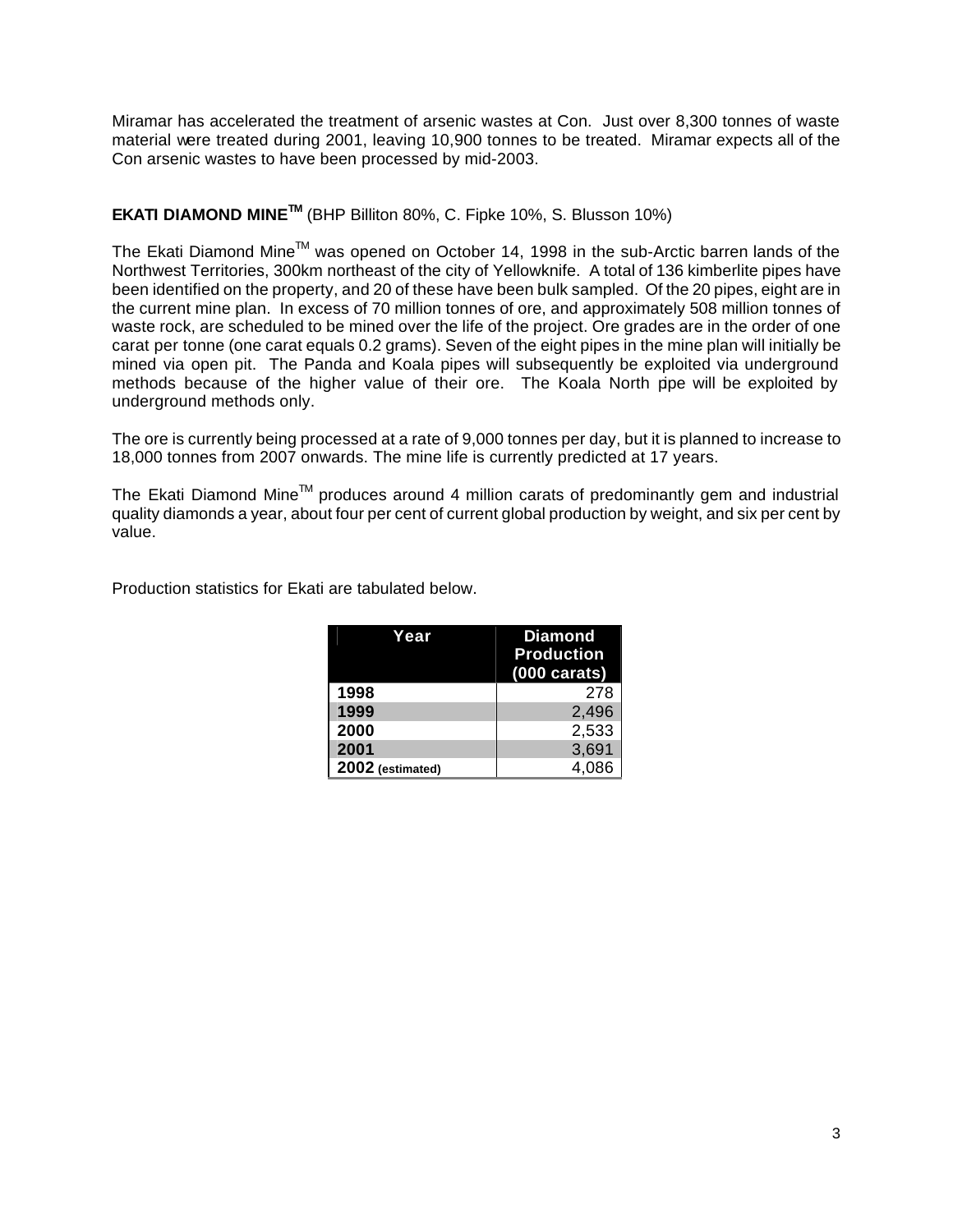| <b>Pipe</b>           | <b>Prove</b><br>n | <b>Probable</b><br>(m <sub>t</sub> ) | <b>Total</b><br>(mt) | Grad<br>e ct/t | Avg<br>Value |
|-----------------------|-------------------|--------------------------------------|----------------------|----------------|--------------|
|                       | (mt)              |                                      |                      |                | US\$/ct      |
| Panda                 | 3.7               | 1.9                                  | 5.6                  | 0.90           | 150*         |
| Panda<br>(ug)         | 1.5               | 1.1                                  | 2.5                  | 0.80           | 150*         |
| Koala                 | 6.4               | 2.3                                  | 8.8                  | 0.76           | 122          |
| Koala<br>(ug)         | 1.2               | 2.1                                  | 3.3                  | 1.50           | 122          |
| Misery                | 5.1               | 0.9                                  | 6.0                  | 3.50           | 26           |
| Fox                   | 8.1               | 8.3                                  | 16.4                 | 0.30           | 125          |
| Sable                 | 12.0              | 3.0                                  | 15.0                 | 0.80           | 65           |
| Koala<br><b>North</b> | 0.1               |                                      | 0.1                  | 0.40           | 200          |
| Koala                 |                   | 1.3                                  | 1.3                  | 0.40           | 200          |
| North                 |                   |                                      |                      |                |              |
| (ug)                  |                   |                                      |                      |                |              |
| Total                 |                   |                                      | 59.0                 | 1.00           | 79           |

Ekati ore reserve estimates as of June 31, 2001 are tabulated below

\*assumption

Ekati resources (all mineral resources) for additional pipes as of June 31, 2001 are tabulated below

| <b>Pipe</b> | Total (mt) | Grade (ct/t) |
|-------------|------------|--------------|
| Beartooth*  | 1.4        | 11           |
| Pigeon*     | 4.4        | 0.5          |
| Jay         | 17         | 2.1          |
| vnx         | 1.4        | າ 8          |

\* in mine plan

#### **DIAVIK DIMOND MINES INC** (Diavik 60%, Aber 40%)

Permitting and licensing approvals were obtained from the federal government in late 1999 for the Diavik Diamond Project (Diavik). Construction of the mine, at a cost of \$1.3 billion, is currently near completion. During the 2001 winter road season, 4,089 truckloads of fuel, construction materials and equipment were hauled to the project site.

Diavik is scheduled to commence production in the first quarter of 2003. Reserves are estimated at 25.6 million tonnes grading at 4.15 carats per tonne making the deposit one of the richest in the world. A 20-year mine life is envisaged with diamond production averaging 5.4 million carats per year. Diamond prices are expected to be \$US63.74 per carat.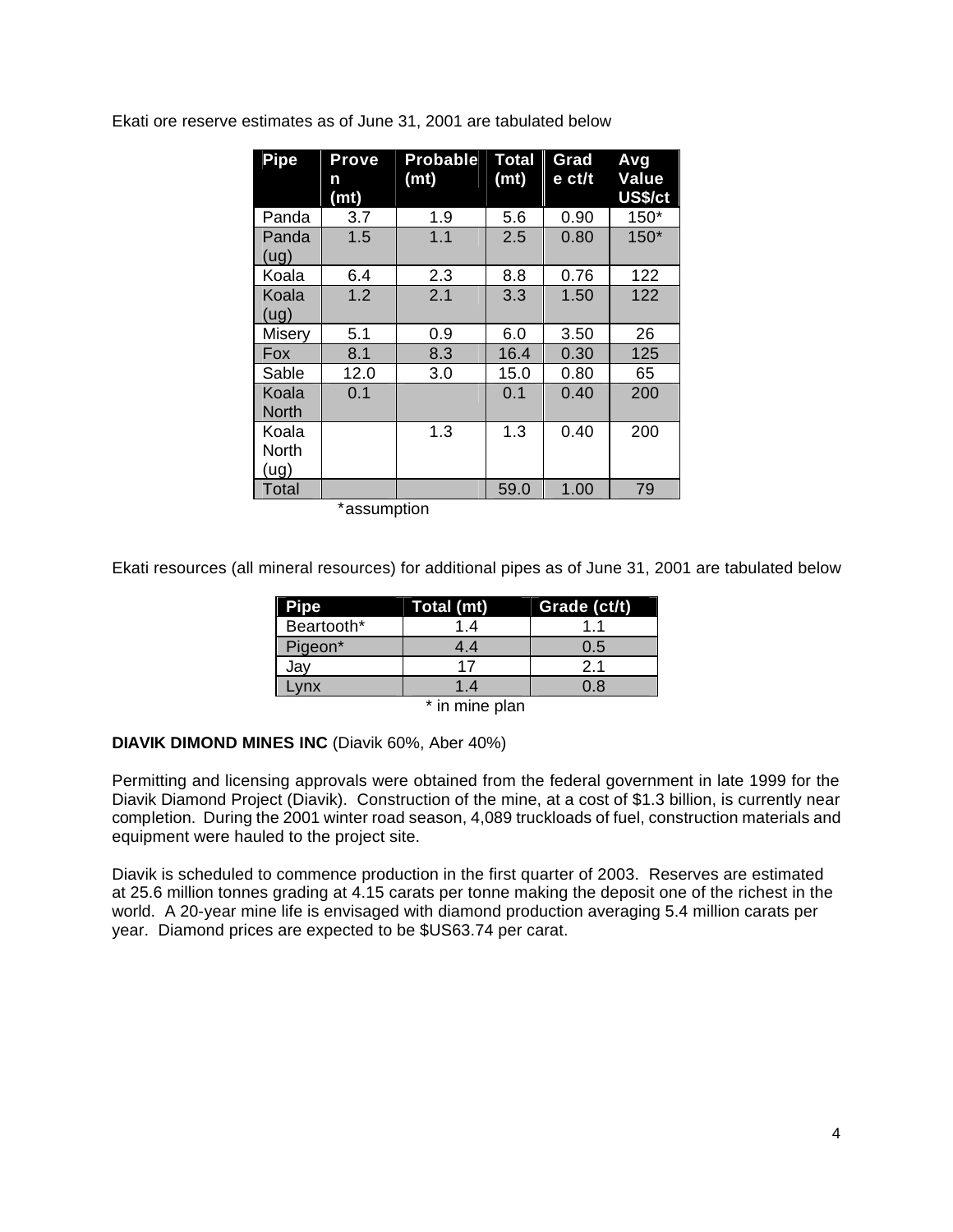| Pipe  | Total<br>(mt) | Grade<br>(ct/t) | Value<br>US\$/ct | Value<br><b>US\$/t</b> |
|-------|---------------|-----------------|------------------|------------------------|
| A154S | 11.7          | 5.21            | 79               | 412                    |
| A154N | 1.3           | 3.48            | 33               | 115                    |
| A418  | 8.7           | 3.40            | 56               | 190                    |
| A21   | 4.0           | 2.95            | 28               | 83                     |
| Total | 25.7          | 4.16            | 65               | 271                    |

Diluted proven and probable reserves for Diavik are listed below (2000 feasibility study)

#### **CANTUNG TUNGSTEN MINE**

North American Tungsten (NAT) owns both the CanTung Mine and the MacTung deposit, located in the Deh Cho and Sahtu regions, respectively. Both are situated on the NWT/Yukon border and contain approximately 15% of the western world's known tungsten resources. The CanTung Mine operated from 1962 to 1986; it was subsequently closed due to low commodity prices and placed on care-and-maintenance. The MacTung deposit is undeveloped at this time but contains substantial reserves of tungsten.

CanTung resumed operations, crushing the first tungsten ore in January 2002, and beginning commercial production in March/April 2002. Production statistics for the mine are tabulated below.

| Year                         | <b>Production</b><br>$(MTU)^{1}$ | <b>Production</b><br><b>Costs</b><br>(\$Cdn/MTU) | <b>Comments</b>           |
|------------------------------|----------------------------------|--------------------------------------------------|---------------------------|
| 2002 1st Quarter             | 34,700                           |                                                  |                           |
| 2002 2 <sup>nd</sup> Quarter | 90,698                           | 75.47                                            | Revenues were \$81.31/MTU |

<sup>1</sup> One MTU (metric tonne unit)= 10kg of tungsten concentrate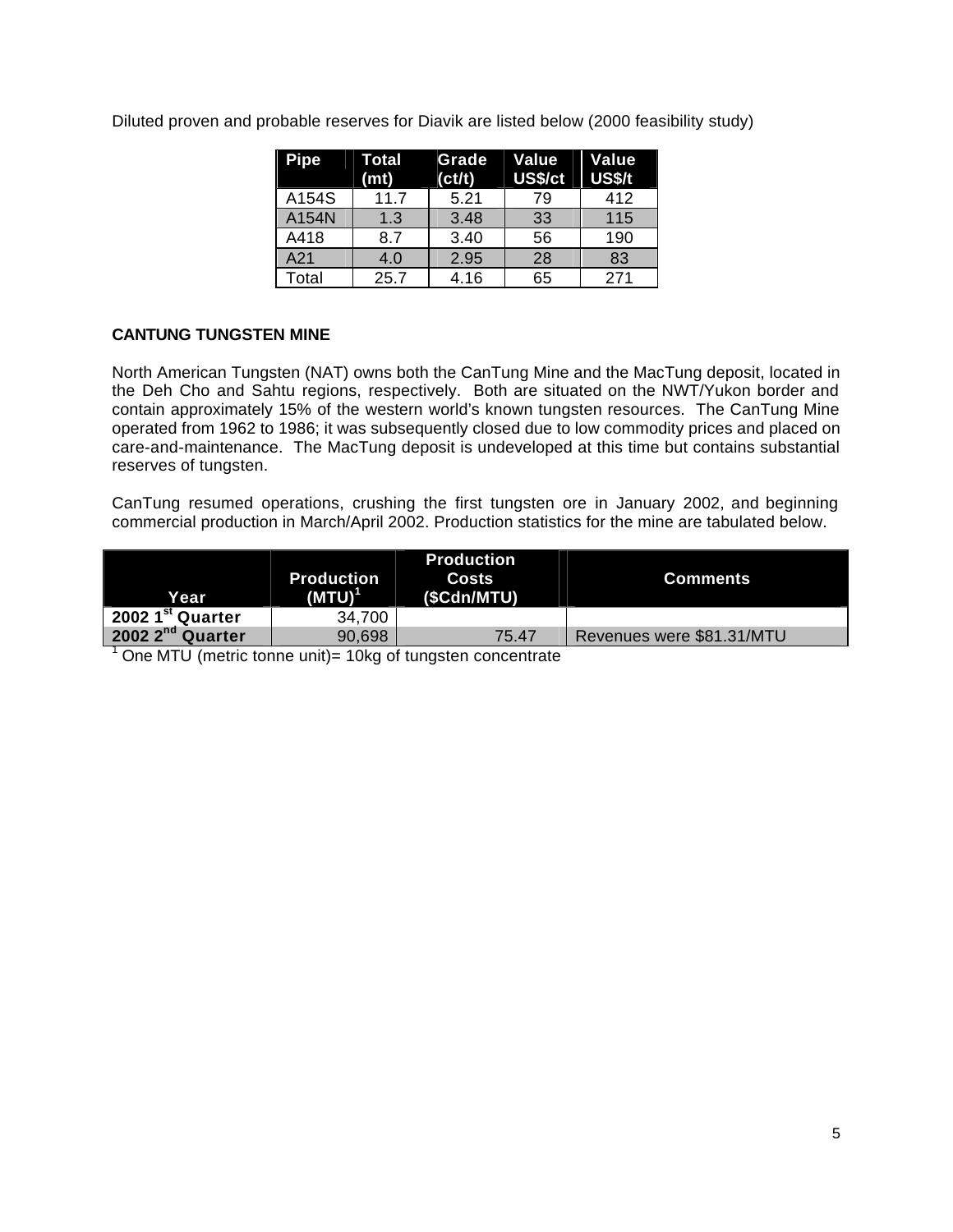# **2002 EXPLORATION SUMMARY**

Exploration expenditures in the NWT are expected to total \$37.7 million in 2002, a significant drop from the \$86.6 million spent in 2001. Furthermore, a large proportion of this exploration money is being spent on deposit appraisal rather than grassroots exploration - \$16.4 million versus \$21.3 million respectively. (Deposit appraisal includes engineering studies, environmental studies and additional drilling to firm up on grade and tonnage estimates of known mineral deposits, while grassroots exploration involves the discovery of new mineral deposits.)

Exploration expenditures for Canada as a whole are expected to total \$501.1 million in 2002. Expenditures in the NWT therefore account for around 7.5% of the total.

Some more advanced mineral exploration and development projects in the NWT are detailed in the table below.

| Project                                          | <b>Commodity</b>                    | Owner                                                        | <b>Tonnage</b><br>(million tonne) | Grade                                                                                |
|--------------------------------------------------|-------------------------------------|--------------------------------------------------------------|-----------------------------------|--------------------------------------------------------------------------------------|
| Diavik (mine<br>under<br>construction)           | <b>Diamonds</b>                     | Diavik 60%,<br>Aber 40%                                      | 25.60                             | 4.15 carats per tonne                                                                |
| <b>Snap Lake</b>                                 | <b>Diamonds</b>                     | De Beers 100%                                                | 24.40                             | 1.51 carats per tonne                                                                |
| <b>Kennady Lake</b><br>(Gacho Kué)               | <b>Diamonds</b>                     | Mountain<br>Province 44.1%,<br>Camphor 4.9%,<br>De Beers 51% | 29.06                             | 1.51 carats per tonne                                                                |
| <b>Damoti Lake</b>                               | Gold                                | <b>Standard Mining</b><br>Corp. 100%                         | 0.41                              | 12.91 grams per tonne<br>gold                                                        |
| <b>Discovery</b><br><b>Mine/Nicholas</b><br>Lake | Gold                                | Tyhee<br>Development<br>Corp. 100%                           | 1.04                              | 13.99 grams per tonne<br>gold (indicated<br>resources only)                          |
| <b>NICO</b>                                      | Cobalt, gold,<br>bismuth,<br>copper | Fortune<br>Minerals 80%,<br>Private<br>Company 20%           | 35.40                             | 0.11% cobalt, 0.6<br>grams per tonne gold,<br>0.13% bismuth                          |
| <b>Prairie Creek</b>                             | Zinc, lead,<br>silver               | Canadian Zinc<br>100%                                        | 11.8                              | 12.5% zinc, 10.1% lead,<br>161 grams per tonne<br>silver                             |
| <b>Howard's Pass</b>                             | Zinc, lead                          | <b>Placer Dome</b><br>51%, Cygnus<br>Minerals 49%            | 113.4                             | 5.4% zinc, 2.1% lead                                                                 |
| Lake Zone, Thor<br>Lake                          | Tantalum                            | Highwood<br>Resources/<br>Navigator                          | 65                                | 0.03% Ta <sub>2</sub> O, 0.4%<br>Nb <sub>2</sub> O <sub>5</sub>                      |
| "M" Zone, Hart<br>property                       | Zinc, lead,<br>silver gold          | <b>Solid Resources</b><br>49%, Tri-Star<br>Syndicate 51%     | 1.2                               | 5.10% zinc, 2.2% lead,<br>337 grams per tonne<br>silver, 0.6 grams per<br>tonne gold |

Work was carried out on approximately 45 exploration projects in the NWT in 2002. Of this total, 33 projects were focussed on diamonds and 12 on various metals (i.e., precious metals, base and steel industry metals, industrial metals).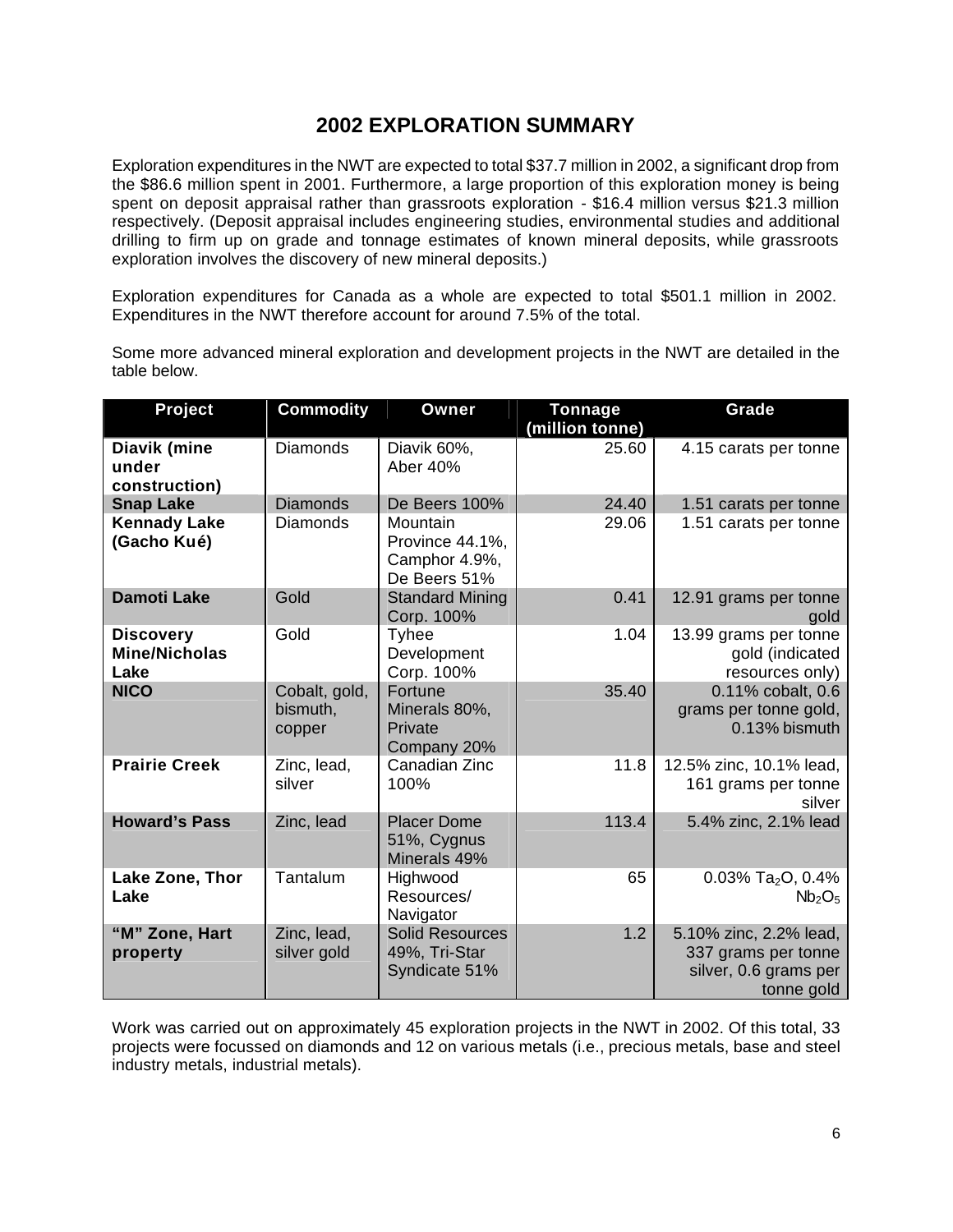#### **DIAMONDS**

Diamond exploration highlights and developments for 2002 are as follows and are shown on Figure 1:

- **Almaden Minerals Ltd.** conducted a three-hole drill program on their *MacKay Lake* property. No kimberlite was intersected. Each target was a resistivity low, and two are explained by the presence of graphite conductors, the third anomaly remains unexplained. The MacKay Lake property is a joint venture of **ATW Resources** (75%), **Aberex Minerals Ltd**. (15%), and **SouthernEra Resources** (10%). ATW Resources in turn is owned by **Almaden Minerals Ltd**. (40%), **Troymin Resources Ltd**.(20%) and **Williams Creek Explorations Ltd**. (40%).
- **Cantech Resources Ltd** acquired 100% of the *Outram Lakes* property from **Mayan Minerals**. The Outram Lakes property consists of 13 mineral claims covering approximately 30, 000 acres.
- **Cantech Resources Ltd** acquired a 100% interest in the *Baylee Mineral* claims from a private company. The property is 18, 077 acres in size and is comprised of two claim blocks. One is 32 kilometres southwest of Snap Lake and the other is 40 kilometres east of the Snap lake property.
- **DHK Diamonds Inc**, a private company, reported that Archon Minerals Ltd had intersected crater facies kimberlite on the *WO claim block* (**Dentonia Resources Ltd., Horseshoe Gold Mining Inc, Kettle River Resources**), with Archon as operator of the program. A total of four targets were tested, with three negative and one positive result. The new kimberlite is located approximately 2.1 kilometres south-west of DO-27 and DO-18 and 200 metres north of DO29N. The kimberlite target was generated through a combination of Falcon and topographic interpretations.
- **Diamondex Resources Ltd.** conducted a 2,000 line kilometer airborne Mag/EM survey over the *Czar property*. In addition, ground magnetics, resistivity, and gravity surveys were conducted over 5 high priority targets. A total of 288 till samples were taken. The Czar property is 100% owned by Diamondex and covers 77,000 acres in a contiguous claim block.
- **Diamondex Resources Ltd** conducted detailed ground surveys (magnetics, revistivity, and gravity) over 10 high priority targets on the *Bear Head* property (75M/06). Of the 10 targets three have been selected for a fall drill program. A total of 305 till samples were taken on the property. The Bear Head property is 10% owned by Diamondex and covers 353,00 acres.
- **Diamondex Resources Ltd**. has a winter 2003 drill program planned for the *Hilltop property* (75M/02-06). Targets are focused along an unresolved kimberlite indicator train. The Hilltop property is 100% owned by Diamondex and covers 215,000 acres in contiguous claim blocks.
- **Diamondex Resources Ltd**. continued to evaluate a 2-D seismic survey undertaken in 2001 and conducted an additional 3.6 line-kilometre survey in spring 2002 on their wholly owned *King Property* (75M/10). Interpretation of the new seismic data is anticipated to show lateral and vertical variations within the package of kimberlite dykes beneath the property. Data from the 2001 2-D seismic survey clearly defined the Snap Lake dyke at depth, the 2002 survey was conducted at right angles to the original 7.6 line-kilometre survey line. Twenty anomalies were selected for detailed ground geophysical surveys. Subsequent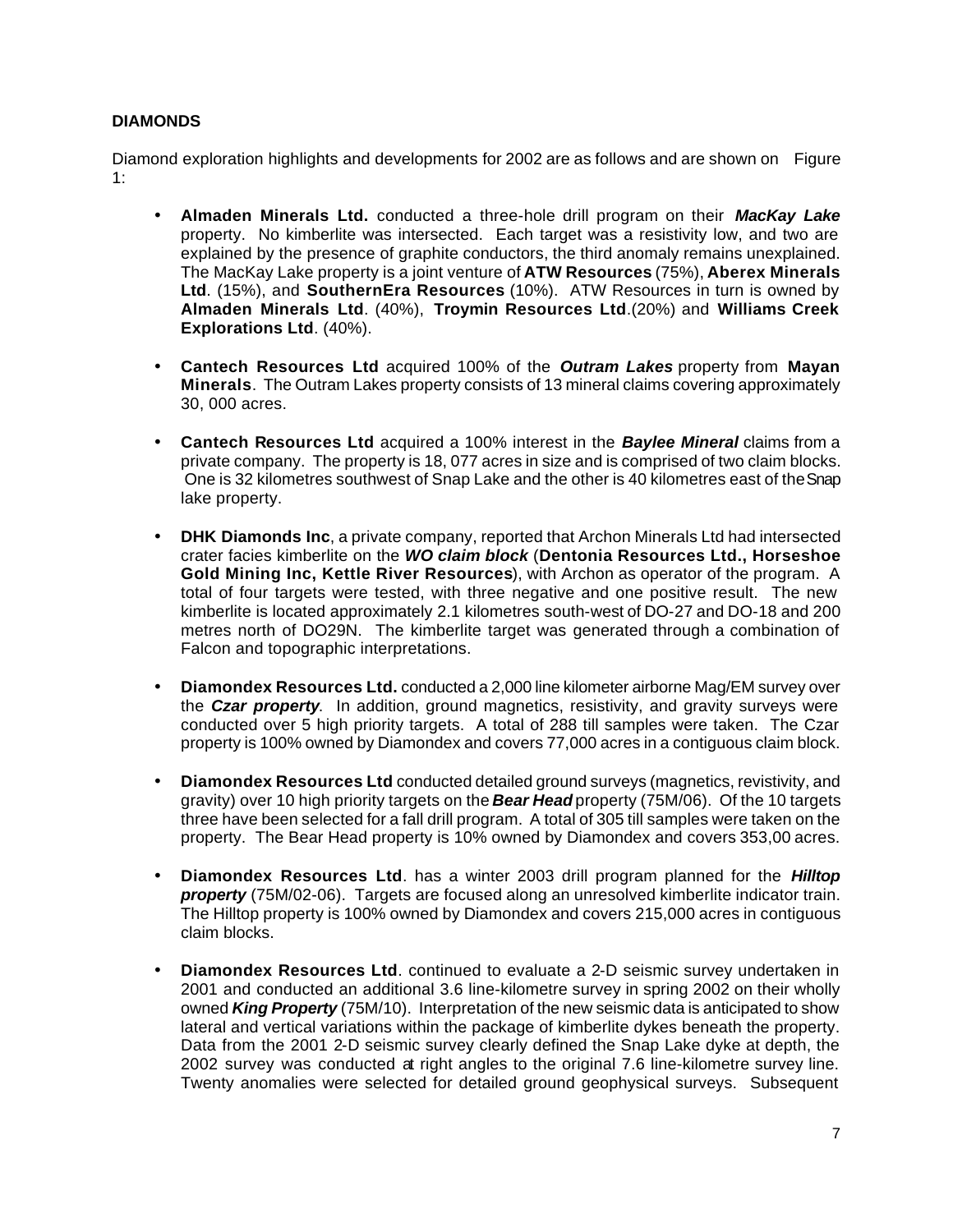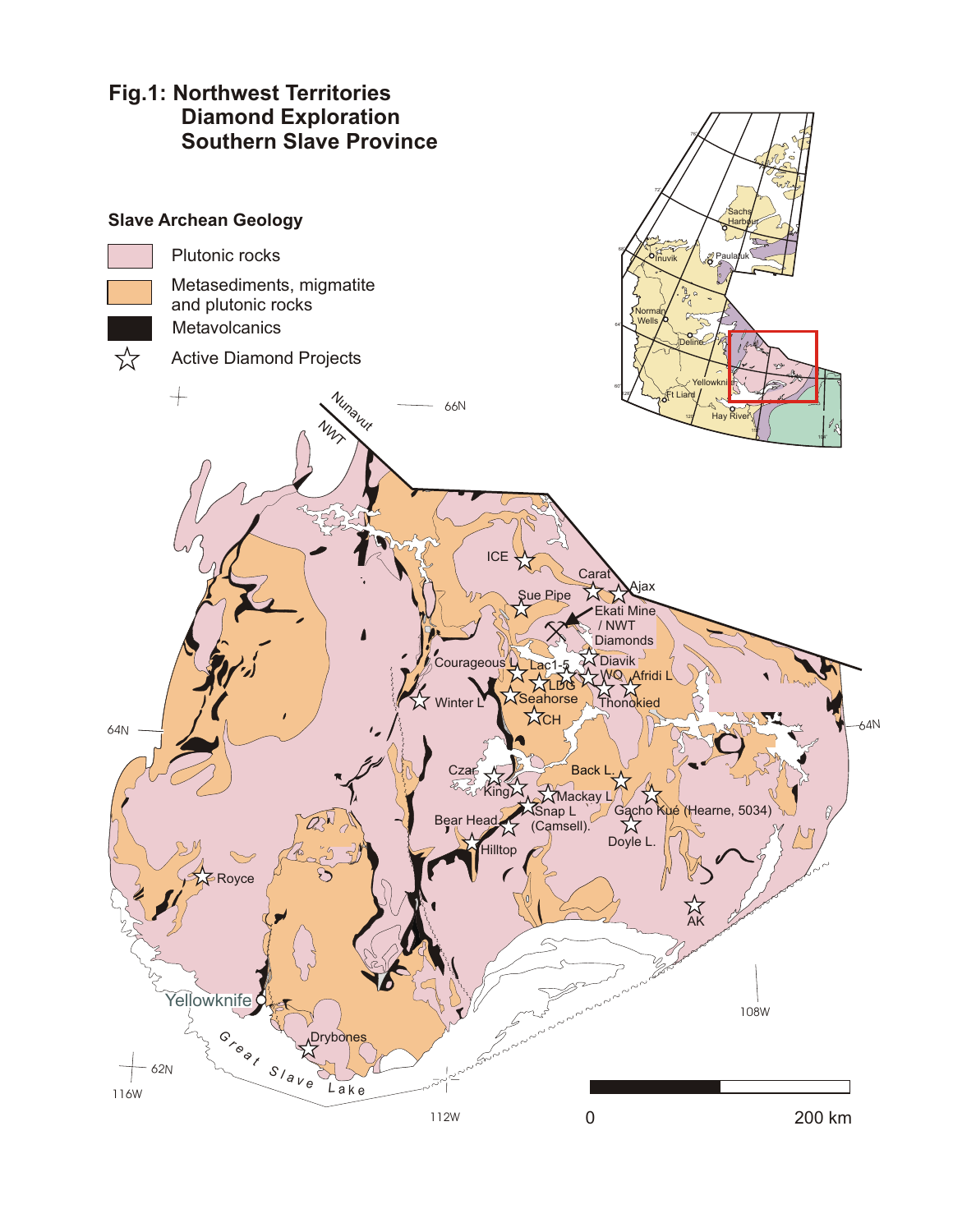drilling tested 7 targets with 8 holes, totalling 1,410 metres. No kimberlite was intersected. A sampling campaign was designed to collect some 200 follow-up samples on the property.

- **Diamondex Resources Ltd**. released caustic fusion results for the CT-55 kimberlite on the *Carat property* (76D/15, 16; 76E/01, 02). A total of 242 kilograms of kimberlite were processed and 2 micro diamonds were recovered. Diamondex and its joint venture partner, **Tyler Resources** are re-evaluating all exploration data for the property.
- **Diamondex Resources Ltd**. staked the 56,000acre *Ajax property* in 2002. The 23 claim block adjoins the eastern boundary of the Carat claim block. Plans include a 200 till sample campaign.
- **Diavik Diamond Mines Inc.** conducted exploration on the *Diavik claim block*. Exploration consisted of ground based geophysical surveys, detailed and regional geohemical surveys and diamond drilling. Mini-bulk samples were taken from two kimberlite pipes, results from the sampling are pending. Three new kimberlites were discovered bringing the total number of pipes on the property to 63.
- **Geodex Minerals Ltd**. optioned several claim blocks in the Lac de Gras area from Trevor Teed. Plans for the 5 contiguous *Lac1-5 claims*, located west of the Diavik mine, include a till sampling program during the fall of 2002.
- **GGL Diamond Corporation** announced the discovery of three hypabyssal spinel phlogopite serpentine kimberlite bodies on the 100% owned *Seahorse property* (76D/06, 11). The property consists of 62,000 acres and is located approximately 40 kilometres south southwest of the Ekati Diamond Mine™. The three bodies occur along a south-west trend and are strong magnetic high anomalies. Drillhole CH02-08SE was the first body intersected, CH02-09SE kimberlitic body was drilled approximately 670 metres south southeast of the first body intersected, hole CH02-10SE was drilled approximately 350 metres southeast of CH02- 09SE. All holes intersected kimberlite intruding a metasedimentary package. A total of 339.4 kilograms of kimberlite were submitted to Saskatchewan Research Council for caustic fusion. No micro or macro diamonds were recovered.
- **GGL Diamond Corporation** continued follow up heavy mineral sampling on the *Seahorse* (161 samples), *Starfish* (261 samples), *Mackay* (49 samples), and *Winter Lake North* (128 samples). New sampling was carried out on the *Winter Lake South* (89 samples) and *G claims* (152 samples). A total of 874 till samples and 971 soil samples were collected on properties listed above and elsewhere in the Slave Craton of the NWT.
- **GGL Diamond Corporation** reported on the results of a 136 glacial sediment sample survey conducted in 2001 over the *Doyle Lake LA 1-25* mineral claim (75N/02-07). Two samples in the Squiggly Lake dispersion train contain counts of 10 and 3 garnets, from a follow up program of 32 samples. In addition, a follow-up program of 16 samples was undertaken to further elucidate the nature of one sample – a 4 garnet anomaly on the eastern portion of the claim. **DeBeers Canada Exploration Ltd**. has earned a 60% interest in the property and is operator for the LA1-25 claims. To the north the Doyle LA 1-25 property adjoins the Mountain Province Mining Inc. property AK.
- **GMD Resources** announced work done on the *Royce Group* of claims (85O/2, 3, 5-7, 10- 14). **BHP Billiton** drilled four holes on exploration targets generated by BHP Billiton's Falcon gravity system, no kimberlite was intersected. Two of the holes tested lake-based coincident gravity low/EM conductors. The anomalies were selected from a 3,500 line-kilometre Falcon gradiometer airborne survey at a line spacing of 100 metres. Results from 106 till samples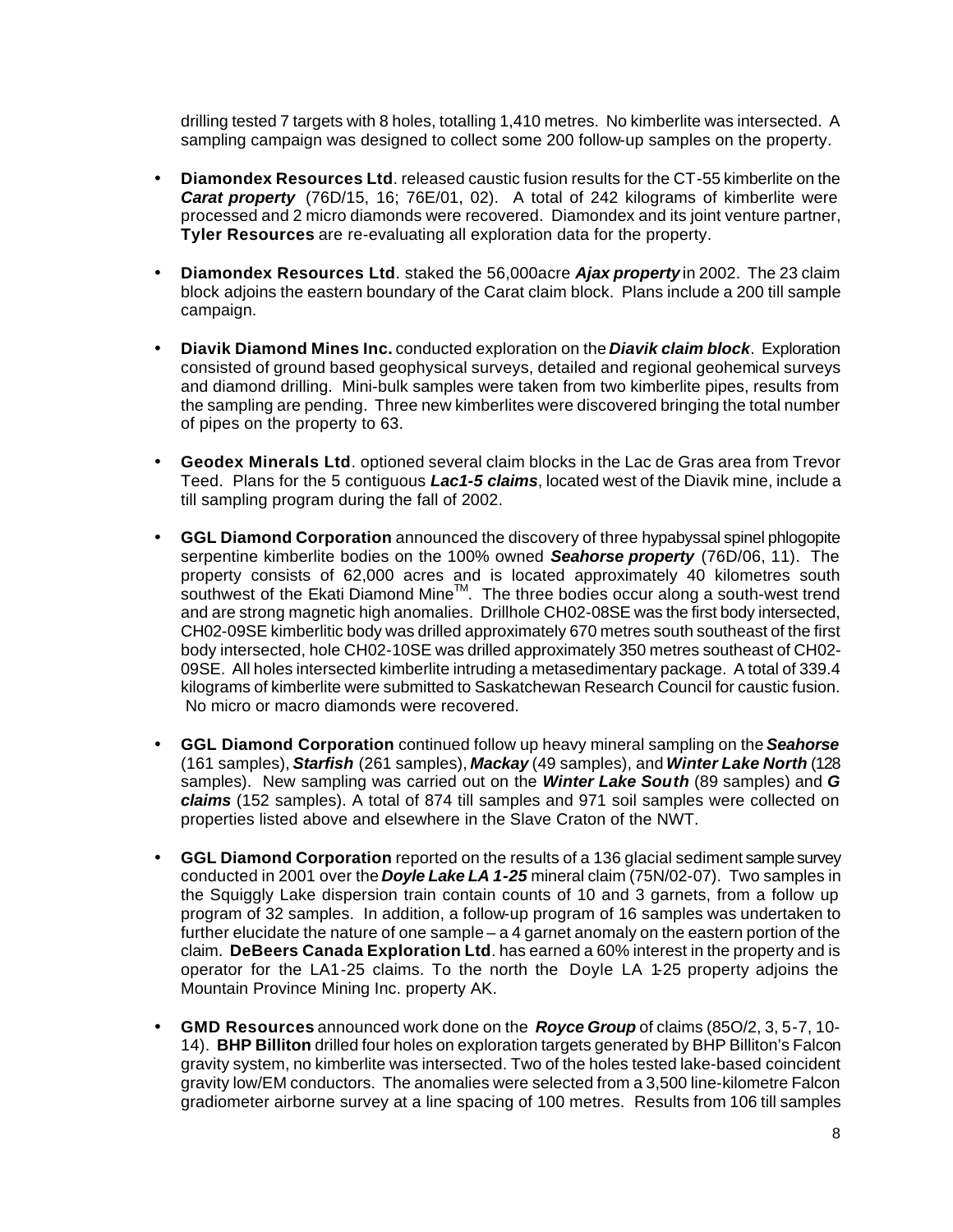collected in 2001 were successful in 'cutting off' 4 indicator trains, a fifth train remains open. Indicator mineral chemistry indicates each train has a distinct chemistry.

- **Kalahari Resources Ltd.** reported that a 1,453 line-kilometre airborne magnetic and EM survey was flown on the *Back Lake project* (75M/08, 75N/05). The intent of the survey was to locate the sources of the North Margaret Lake and South One kimberlite indicator trains. A total of 160 till samples were taken in August to further evaluate the trains.
- **Mountain Province Mining Inc**. announced that DeBeers Canada Exploration Inc. had completed a 10 hole program into sill-73 at MZ lake on the *AK claims* (75N/06, 11). The program was designed to better define the sill's thickness and size in conjunction with further microdiamond analysis. The thickness of kimberlite recovered ranges from 7cm to 2.19 metres and the sill appears to have a strike length of at least one kilometre. DeBeers also drilled an additional seven holes (HQ) into the Tuzo pipe to better define the internal geology and diamond grade in underexplored portions of the pipe. Two of the holes were drilled to depths of 300 metres, the remaining holes were drilled to 130 metres. The deeper holes were parallel to two 1999 bulk sample holes, this should allow for calibration of microdiamond to bulk sample grades.
- **Mountain Province Mining Inc**. announced that **DeBeers Canada Exploration Inc** had received results from the bulk sampling of the *Hearne* and *5034* kimberlite bodies (75N/06, 11). From the Hearne pipe a total of 1,174 carats were recovered from 665.5 tonnes of kimberlite. The three largest diamonds recovered weigh 8.7, 6.4, and 4.9 carats. The number of diamonds greater than 0.50 carats (207) is proportionately (to total carats recovered) greater than that of the 1999 and 2000 bulk samples. The Hearne kimberlite consists of two bodies. The main portion of the pipe is the North lobe, an elongated pipe over 250 metres in length trending north-south. The south lobe trends E-W and is approximately 100 metres long. The 2002 bulk sampling focussed on the North lobe.

| <b>TIGGLITE ZUUZ DUIN JAIHDIG KESUILS</b> |           |               |               |  |  |
|-------------------------------------------|-----------|---------------|---------------|--|--|
| Drill Hole Tonnes                         | (in situ) | <b>Carats</b> | Grade<br>Ct/t |  |  |
| 2002-101                                  | 122.2     | 283.4         | 2.32          |  |  |
| 2002-99                                   | 149.6     | 267.2         | 1.79          |  |  |
| 2002-103                                  | 100.7     | 228.8         | 2.27          |  |  |
| 2002-105                                  | 104.7     | 222.1         | 2.12          |  |  |
| 2002-91                                   | 188.3     | 172.5         | 0.92          |  |  |

**Hearne 2002 Bulk Sample Results**

#### **Hearne 2002 Bulk Sample Results**

| <b>Sample</b><br>Year |      |    | Bulk Carats #diamonds #diamonds #diamonds<br>$>2$ carats $>1$ carat <sup>*</sup> btwn 0.5 | and 1 carat |
|-----------------------|------|----|-------------------------------------------------------------------------------------------|-------------|
| 2002                  | 1174 | 13 | 50                                                                                        | 157         |
| 2001                  | 751  |    | 27                                                                                        | 74          |
| 1999                  | 846  |    | 40                                                                                        | 90          |

\*includes those diamonds > 2.0 carat

For the 5034 kimberlite a total of 1,215 carats were recovered from 836 tonnes of kimberlite, the three largest diamonds recovered weigh 7.0, 6.6, and 5.9 carats. Seventy diamonds greater than 1.0 carat were recovered. Bulk sampling targeted the western and central lobes of the 5034 body. The 5034 kimberlite is comprised of an east, center, west, and north lobe. The first three lobes listed above are approximately the same size.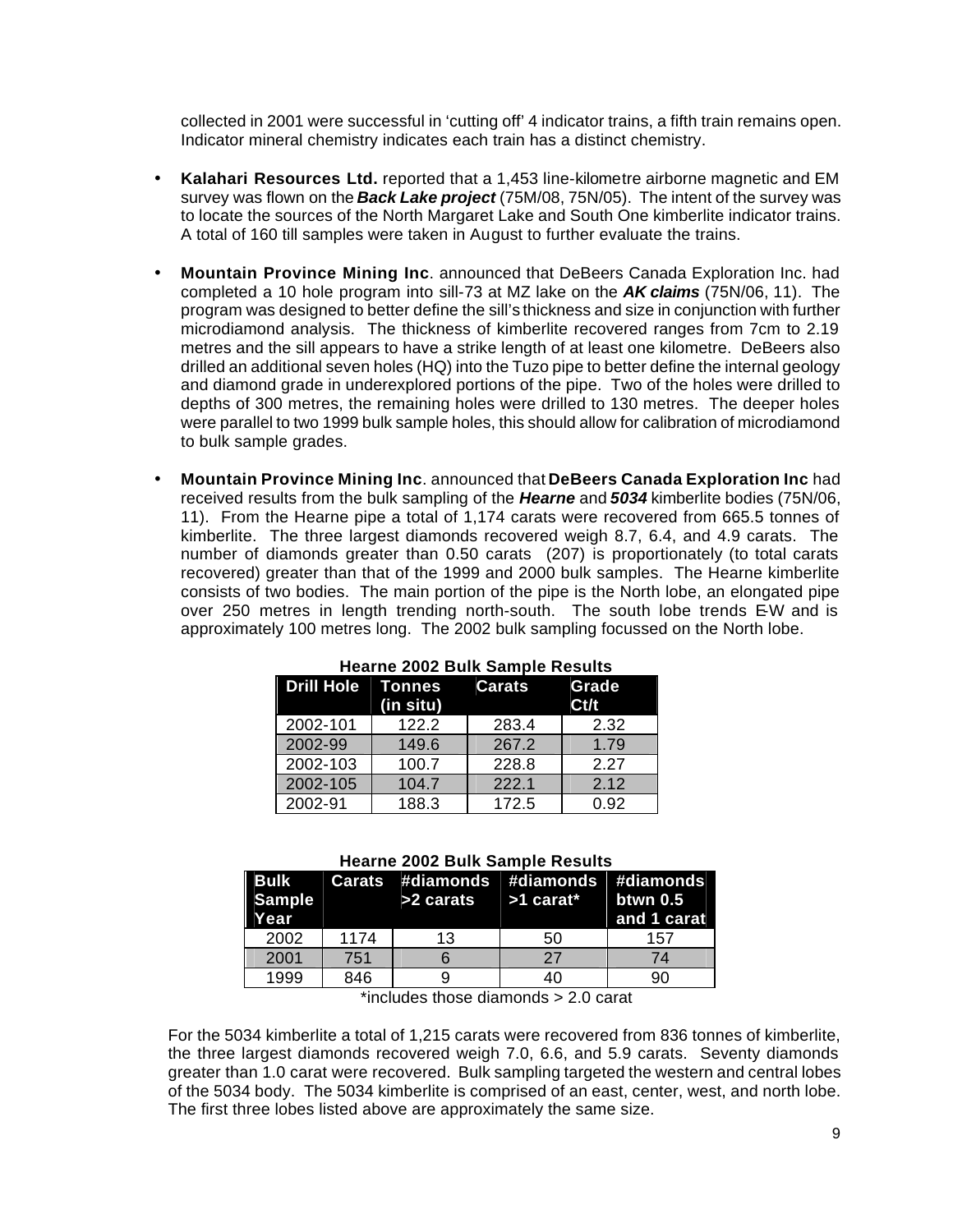| <b>Drill Hole</b>             | <b>Tonnes</b> | <b>Carats</b> | Grade<br>ct/t |
|-------------------------------|---------------|---------------|---------------|
| WestLobe<br>2002-08           | 191.7         | 419.5         | 2.19          |
| WestLobe<br>2002-89           | 143.4         | 243.6         | 1.70          |
| WestLobe<br>2002-102          | 101.9         | 179.9         | 1.77          |
| WestLobe<br>1999-03           | 49.9          | 92.6          | 1.86          |
|                               |               |               |               |
| Center Lobe<br>2002-81        | 138.5         | 138.2         | 1.00          |
| <b>Center Lobe</b><br>2002-86 | 139.7         | 109.9         | 0.79          |
| Center Lobe<br>2002-90        | 121.0         | 123.8         | 1.02          |
| Center Lobe<br>1999-06        | 42.2          | 38.5          | 0.91          |
| Center Lobe<br>1999-05        | 45.7          | 60.02         | 1.32          |

**5034: 1999 and 2002 Bulk Sample Results**

#### **5034 Bulk Sampling results**

| Sample<br>Year |      |    | Bulk Carats #diamonds #diamonds #diamonds<br>$>$ 2 carats $>$ 1 carat* btwn 0.5 | and 1 carat |
|----------------|------|----|---------------------------------------------------------------------------------|-------------|
| 2002           | 1215 | 21 | 70                                                                              | 161         |
| 2001           | 914  | 10 | 34                                                                              | 104         |
| 1999           | 1005 | 10 | 42                                                                              | 113         |

\*includes those diamonds > 2.0 carat

The greater number of carats, especially the larger weights, will allow for better confidence in grade and revenue modelling for the Hearne and 5034 pipes. The diamonds will be sent to the Diamond Trading Company for valuation.

- **New Shoshoni Ventures Ltd**. has signed an agreement with David Smith to further explore and sample the *Drybones Bay* kimberlite (85I/04). The company has acquired the results of a high resolution EM survey over the Drybones Bay area from **Snowfield Development Corporation**. The eastern portion of the pipe was flown with 100 metre spaced north-south lines and 50 metre spaced lines over the western portion of the pipe, where there is a suspected satellite kimberlite to the main Drybones pipe. Drilling in February 2003 hit kimberlite.
- **Patrician Diamonds Inc**. staked claims in *Blackwater Lake* area (96E/01), 160 kilometres southeast of Norman Wells. The property is comprised of 33 mineral claims in two blocks, covering 26,800 ha. A till sample campaign was designed to confirm earlier kimberlitic indicator results (sampling by DeBeers in the late 1980's) and to obtain high quality chemistry on the indicators from each of three dispersion trains observed in archival material. Preliminary results from 33 of 56 till samples have been reported. Only the coarse fraction has been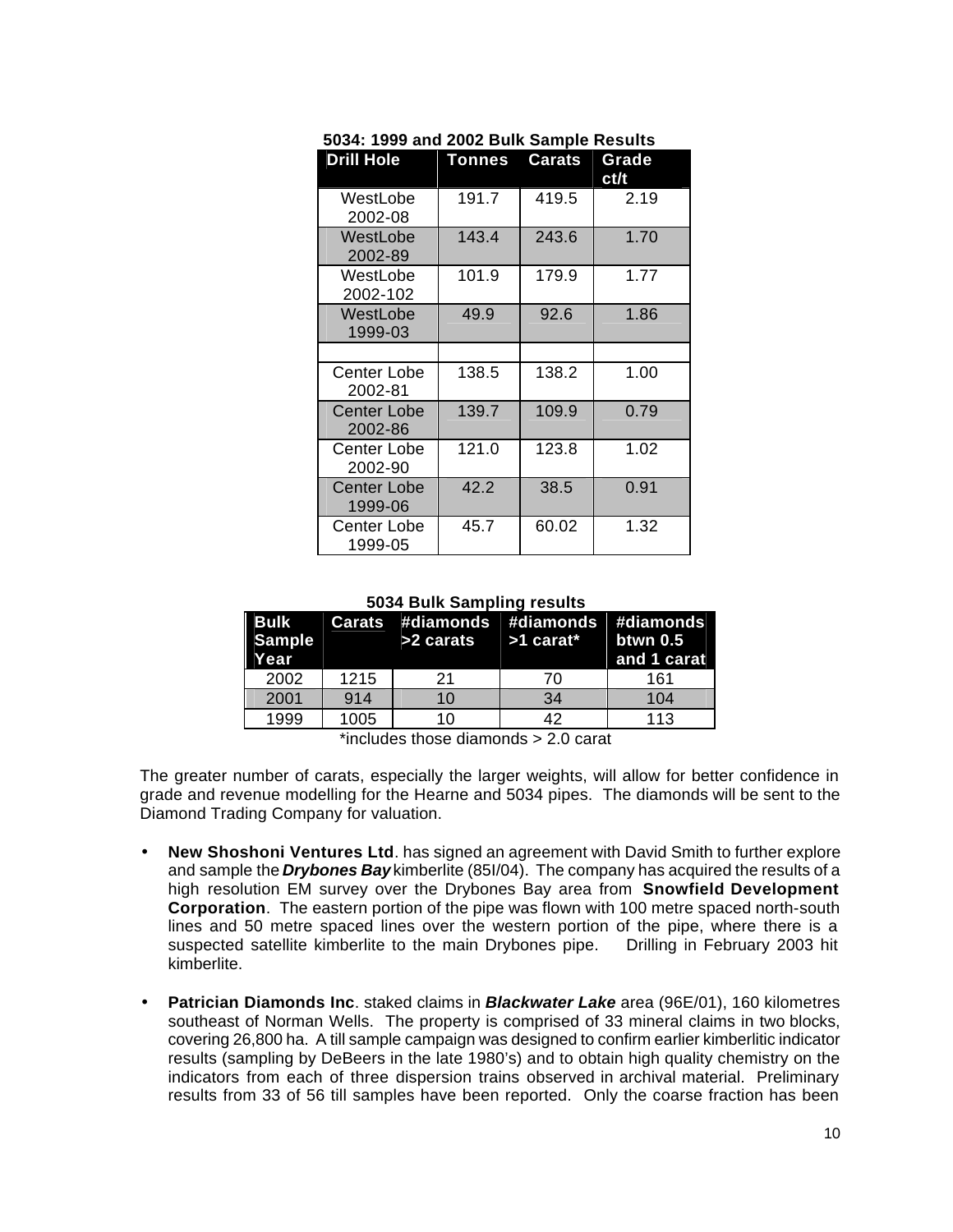picked and to date visual counts have been as high as 217 indicators in one sample. These preliminary results appear to substantiate the mineral zoning previously observed in three discrete trains. Further picking and electron microprobe work is planned.

- **Premier Diamond Corporation** is continuing with a reverse takeover of the privately held **Slave Lake Diamond Corporation**. Slave Lake Diamond Corp. owns 90% of the *Courageous Lake property* (76D/05, 06) comprised of 163 mineral claims in 4 blocks (379,628 acres) approximately 45 kilometres south of the Ekati mine site and 50 kilometres north of the Snap Lake deposit. The remaining 10% of the property, is held by **Klad Enterprises Ltd**. which can earn a 40% interest by meeting certain spending requirements. Klad had planned a program consisting of a 7,400 line-kilometre airborne geophysical survey and collection of 300 till samples.
- **Shear Minerals, Mantle Minerals, Dasher Energy Corp**, and **International Samuel Expl**. **Ltd** announced that a kimberlite had been intersected on the *Afridi Lake Property* (76C/03, 06). Drill hole AL02-02 was designed to test an EM anomaly immediately west of the DA-2 kimberlite. Kimberlite was encountered in the hole from 256 to 460 feet, with the hole angled at –50 degrees. Three subsequent holes failed to intersect kimberlite, one hole tested a gravity low and intersected metasediments, the other two holes tested well-defined magnetic lows.
- **SouthernEra Resources Ltd** conducted a 6 drill hole program to test the Sue kimberlite. Total core sampled from six holes was 716 kilograms, a total of 22 stones had 2 axes > 0.5mm. The Sue pipe is estimated to have a surface expression of 150 metres by 100 metres. A 194.92 kg sample of the Sputnik pipe returned one stone from + 0.425 mm square mesh.
- **Tahera Corporation** released results from the Ranch Lake kimberlite. **BHP-Billiton**, as operator of the *ICE claims/Ranch Lake* (76E/03, 04, 06; 86H/01, 02, 07, 08) joint venture, drilled 4 vertical NQ holes into the central untested area of the Ranch Lake pipe. A total of 854.6 kilograms of kimberlite (dry weight) were processed at Lakefield Research and 266 stones (0.1 mm square mesh cut-off) were recovered, 46 were greater than 0.425 mm square mesh sieve size. The largest stones recovered were 1.31mm x 1.20mm x 0.95 mm (0.015 carats), 1.60mm x 0.86mm x 0.75mm (0.009 carats), 1.71mm x 1.31mm x 1.37mm (0.024 carats), and 2.00mm x 1.82mm x 1.10mm (0.043 carats). Those units that contain the largest stones correspond to an olivine-rich tuffisitic kimberlite unit.
- **Wheaton River Minerals Ltd.** announced that they would spend a total of \$300,000 on a drill program in order to acquire an interest in the *Crystal Property* from **Navigator Exploration Corp**. The program was designed to test approximately five high priority geophysical targets

### **Gold**

Gold exploration highlights and developments for 2002 are shown on Figure 2 and are as follows:

- **Canadian Zinc** has recently signed a Letter of Intent to enter into an Option Agreement with **Standard Mining**, a wholly owned subsidiary of **Doublestar Resources** to acquire 50% of the *Damoti Lake* gold project. Damoti Lake is located 200 km north of Yellowknife, 14 km south of the past producing Colomac gold mine. The Option Agreement contemplates Canadian Zinc expending \$2.4 million on the property over four years to earn its 50% position and also making annual lease payments in cash and stock.
- **Tyhee Development Corp**. is exploring their *Nicholas Lake* and *Discovery Mine* properties, located 90km north of Yellowknife. The two properties are known to contain 690,000 ounces of gold. Tyhee has budgeted \$800,000 on a 21 drill hole program for 2002. Drill results received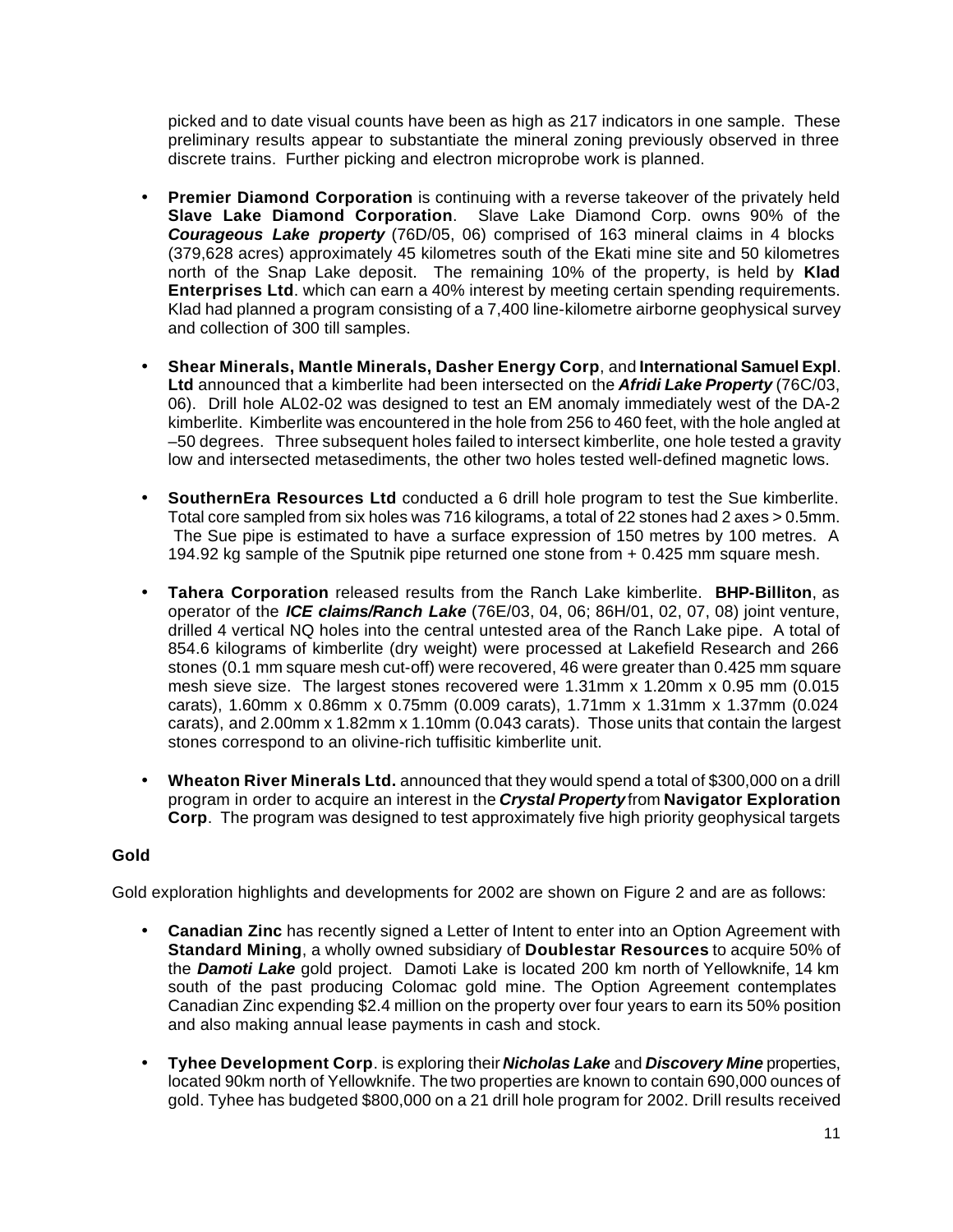#### **Mineral Deposit Type** 76°, Gold Polymetalic Nickel - PGE ⌒ ╋ Base Metal  $\bm{x}$ Tantalum  $\Delta$ Tungsten  $72^\circ$ کہ o 68 **Dinuvik Geological Provinces** ra<br>F Cordillera / Interior  $\heartsuit$  $\infty$ & Arctic Platforms Churchill Province Slave Province  $64^\circ$ Bear Province Contact L<br>Cobalt */l* ŵ  $\mathcal{C}^{\Lambda}_{\mathcal{S}}$ Tingo galo  $\Lambda$ Cantung Nod Damoti Squalus L NICO Beniah Discovery/Nicholas I rairie Creek CL Claims  $Isle$   $+$  Hart Yellowkn  $60^\circ$ ROD Holy Moly Thor L. 128 t. Liard o <u>f</u>itot Is Poof<br>-  $\blacksquare$ 120 o  $\mathscr{G}'$ 0 400 km  $112^{\circ}$  $104^\circ$

# **Fig. 2: Northwest Territories Metals Exploration**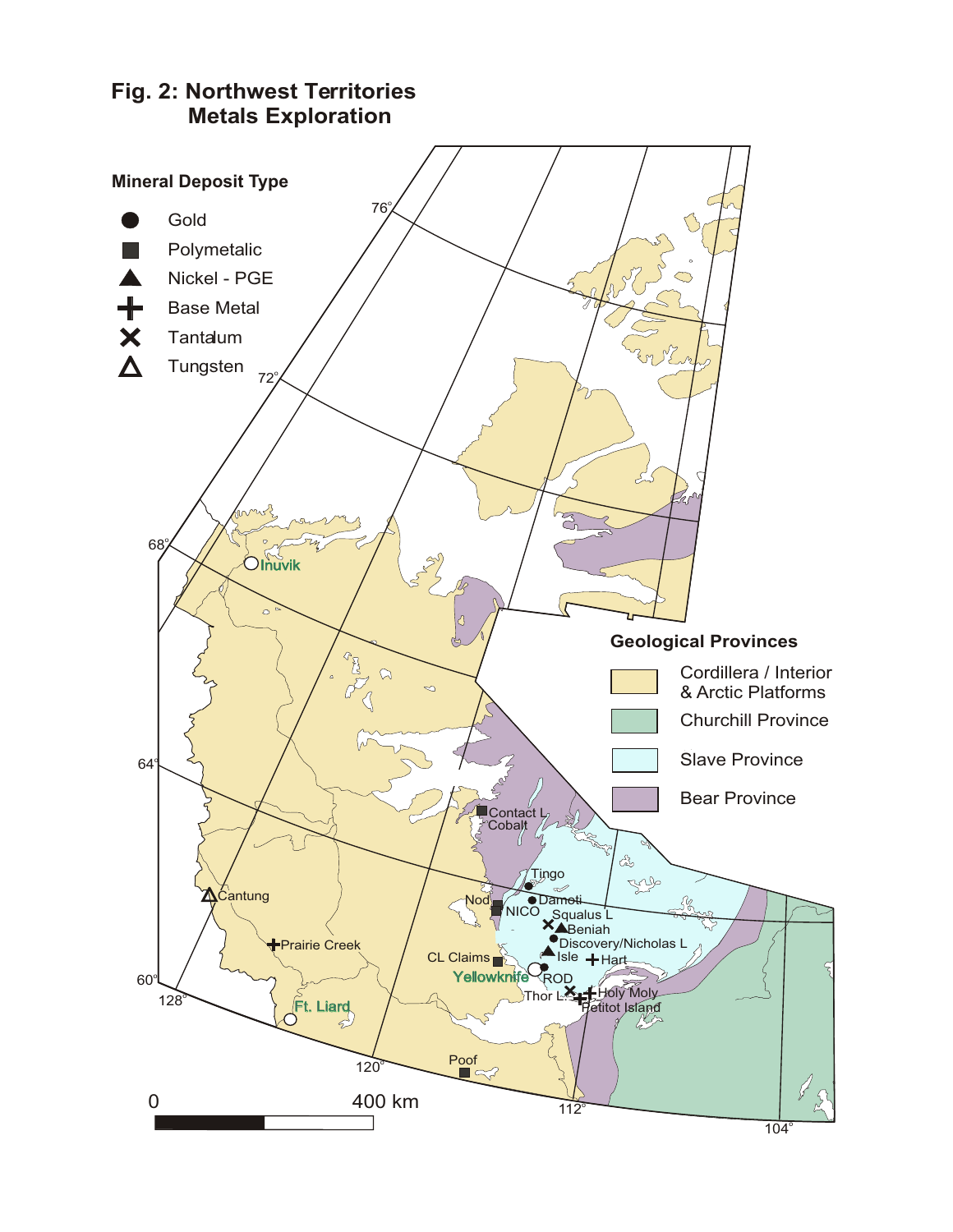to-date confirm that the gold mineralization continues for at least 300 m north of the previously established resource. Intercepts so far include 11.8 g/t gold over 1.5 m, 7.2 g/t gold over 1.5 m, 21.8 g/t gold over 1.5 m and 6.6 g/t gold over 1.6 m.

• **Navigator Exploration Corp.** and **North Continental Energy Ltd**. completed detailed magnetics and electromagnetic airborne surveys over the 495 ha *Tingo* property, located 240 km north-northwest of Yellowknife on Arseno Lake. As well, prospecting and 1:10 000 scale geological mapping was carried out on this potentially gold rich area.

#### **Iron Oxide Copper Gold Deposits (IOCG)**

IOCG deposit exploration highlights and developments for are shown on Figure 2 and are as follows:

- **Phelps Dodge Corp**. of Canada Ltd. drilled five holes totalling 1150 m on the *Mazenod Lake: NOD* (85N/10 & 11) showing, in search of copper, cobalt and gold.
- **Tyhee Development Corp**., completed sampling and a due diligence survey on their IOCG (Iron oxide copper-gold orebodies) *Contact Lake* and *Cobalt* properties. Contact Lake is being prospected for copper, cobalt and gold while the Cobalt property targets were copper, silver and gold. Two new zones have been identified within a 14 km long by 4 km wide alteration zone. The 6118 Zone, a 1,200m by 3,400m aeromagnetic anomaly, had grab samples taken from across a 70 metre zone with copper staining within a magnetite-matrixed andesite breccia. The 4020 Zone is comprised of narrow fractures and disseminations within massive to brecciated basalts and lies 3500 metres northwest of the 6118 Zone, grab samples were taken across an area measuring 70 by 40 metres. Additional grab samples were taken within the favourable 14 km long by 4 km wide trend.
- **Fortune Minerals**, owner of the *NICO* cobalt-gold-bismuth project, carried out metallurgical test work to improve metal recoveries. Recoveries are now estimated at 83% for cobalt, 42% for bismuth, and 50 to 70% for gold. Positive results were returned from a resource estimation and scoping level economic assessment of the property based on an underground mining development scenario with supplemental mill feed from smaller pits.
- **Fronteer Development Group Inc.** completed a four week reconnaissance exploration program on their *Conjuror*, *Achook*, *McPhoo* and *Flex* properties confirming the potential for IOCG style mineralization in the Bear Province. All four properties have a number of prominent copper and gold occurrences related with them. The Achook Property has copper and gold occurrences associated with classic IOCG style hematite-cemented breccias and associated alteration, the McPhoo is characterized by zones of wholesale magnetite replacement with associated copper and gold enrichment, while the Flex has copper and gold bearing quartz veins and the Conjuror has encouraging copper-gold values along underexplored structural corridors.

### **Volcanogenic Massive Sulphides (VMS)**

Shown on Figure 2:

• **Solid Resources** drilled three holes in the *Hart Property* west of the Sunrise deposit. Known deposits on the property include the Pb-Zn-Ag-Au C Zone, and the Au-rich M Zone. The first hole tested the northern extension of the M zone, the second hole tested the C zone, while the final hole tested an area north of the M zone. Results are not available.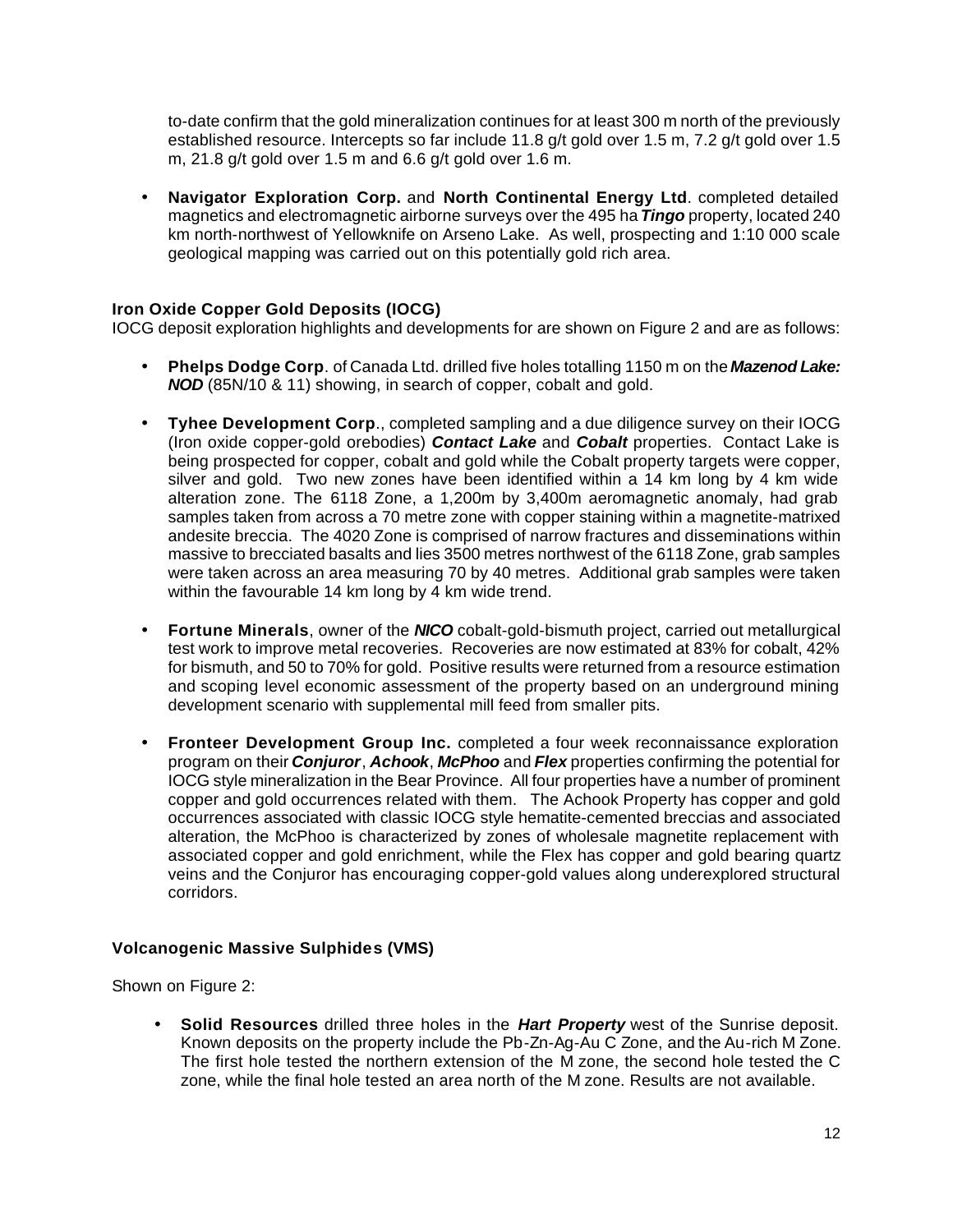#### **REE**

Shown on Figure 2:

• **Navigator Exploration** and **Highwood Resources** carried out further metallurgical test work on the tantalum-niobium-yttrium-zirconium and rare earth element bearing Lake Zone, situated at *Thor Lake*, 100 km southeast of Yellowknife. The Lake Zone has a resource of 65 million tonnes, grading 0.03% tantalum pentoxide and 0.4% niobium pentoxide. Navigator may acquire a 51% interest in the property from Highwood by making cash payments and exploration expenditures totalling \$1.5 million over four years.

### **Prospectors**

General prospecting exploration highlights and developments for 2002 are shown on Figure 2 and are as follows:

- **Lane Dewar** has been working on the *Beniah Lake* (85P/08) property. Beniah Lake is being prospected for nickel, platinum group elements, and diamonds. As well, Lane Dewar continued prospecting for tantalum and Rare Earth Elements (REE) at *Squalus Lake* (85P/14).
- **Dave Nickerson** prospected for bismuth, silver and copper on the *Poof* property (85C/02). Samples of humus and black spruce were taken for analysis. As well, Dave Nickerson has been prospecting and sampling the *Lake 1052*, Beaulieu River (85I/10,15,16) property for prospective base metal and gold occurrences.
- **Pat Hungle** continued work on the poly-metallic *Holy Moly* Group of claims on Opener Island in the East Arm of Great Slave Lake (NTS 75L/4, 75E/13 east, 75E/13 west). The Holy Moly 8 claim was staked. Re-logging of eight holes drilled by Scurry Rainbow in 1981 was done and three of the holes were re-sampled. In total, twenty-eight samples were taken for 32 element ICP plus Au, Pt and Pd analyses.
- **Walt Humphries** carried out prospecting work for gold in the Gordon Lake area (NTS 85P/3 and 85I/14). Prospecting and sampling was done on the *Isle #1, Isle #2, Laren #1 and Joliff #5* claims. Seventy-one grab samples were taken and analyzed for gold and 32 elements (ICP analysis).
- **Wayne Kendrick** worked on the *Petitot Island claims* (NTS 85H/10). The *LCW #25 to #30* (inclusive) claims were staked. Prospecting and sampling was carried out with 139 grab samples taken for 32 element ICP analysis.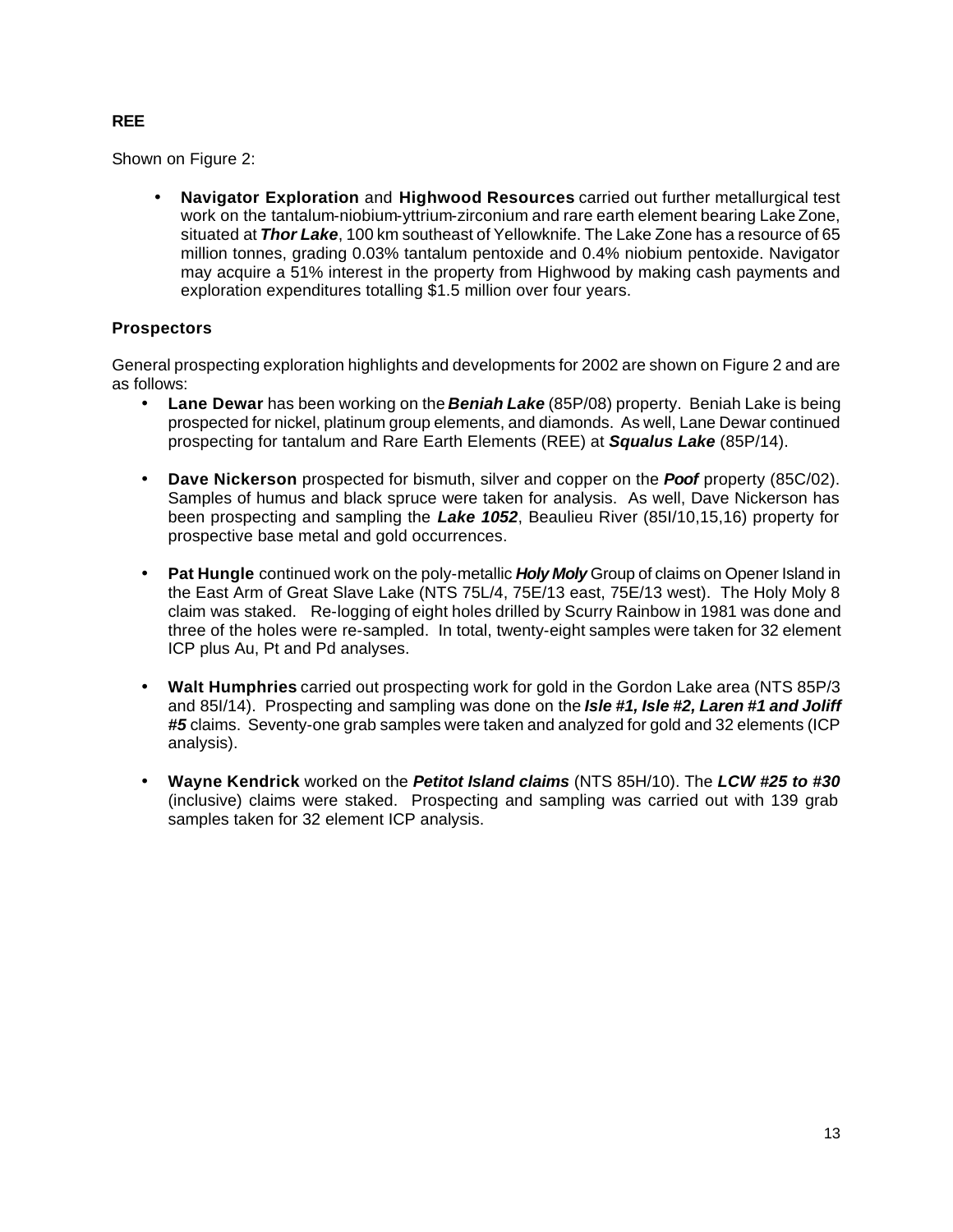# **2002 Government Programs (C.S. Lord Northern Geoscience Centre)**

In June 2002, the federal Department of Indian Affairs and Northern Development and the Government of the Northwest Territories' Department of Resources, Wildlife and Economic Development merged staff from the NWT Geology Division (federal) with the Minerals, Oil and Gas Division into the new C.S.Lord Northern Geoscience Centre building. The Centre, located in Yellowknife, delivers a geoscience program in co-operation with industry, aboriginal groups and other government agencies that supports responsible northern resource development. Our expertise includes petroleum geoscience, mineral deposit studies, kimberlite research, GIS, remote sensing, and multi-disciplinary field-based studies. Our archives and technical library contain geology maps and reports on the NWT, and reports of representation work filed by the mineral industry.

### **SUMMARY OF 2002 C.S. LORD NORTHERN GEOSCIENCE GOVERNMENT ACTIVITIES**

### **C.S. Lord Activities**

The NORMIN database of mineral showings and exploration/geology references for NT and NU has been moved. It is now located at www.nwtgeoscience.ca/normin. This dynamic database with thousands of references is continuously updated. NORMIN will be the NT/NU node of the Canadian Geoscience Knowledge Network (CGKN) data catalogue, allowing search and discovery of distributed Canadian geoscience publications and datasets.

An initiative, precipitated by a reduction in warehouse space, was undertaken this year to inventory and move NWT drill core previously held in DIAND's core library. Core was checked, retagged, catalogued, placed on palettes, wrapped and re-located to the Giant Mine site. Core with no corresponding data (logs, collar location, etc.) was discarded. A comprehensive list of NWT core (~511 diamond drill holes) held by the C.S. Lord Northern Geoscience Centre is now available for the clients to view upon request. To aid in the use of the drill core by clients, a digital database in ArcView format will be released in January, 2003. The Arcview project will link collar locations to the scanned logs or sections and/or grid location maps, and will also hotlink the collar locations to pertinent NORMIN showings and references (in Adobe Acrobat format).

Conversion of assessment reports from paper to digital format (\*.pdf and \*.tif files) continues to be a priority for the Centre. As time/resources allow, files are being scanned systematically by report number, and on demand in response to client requests. Work is underway to develop an ftp site to allow clients to download assessment reports.

A C.S. Lord Northern Geoscience Centre website www.nwtgeoscience.ca is currently under development and should be active early in the new year. This site will allow access to resources and publicly available digital data housed at the centre.

#### **Geoscience Initiatives**

The CS Lord Northern Geoscience Centre delivers a diverse geoscience program. A number of projects are under way this year, several of them in collaboration with the Geological Survey of Canada and/or Canadian Universities. Products from these projects will be released in the coming months. Project locations are shown in Figure 3.

#### *The MVT-TGI Project*

The study of carbonate-hosted Pb-Zn deposits in the Western Canadian Sedimentary Basin is in its second and final year. The project is a collaborative effort between the C.S. Lord Centre, GSC-Calgary, and the Alberta Geological Survey, and is aimed at describing and delineating the origin,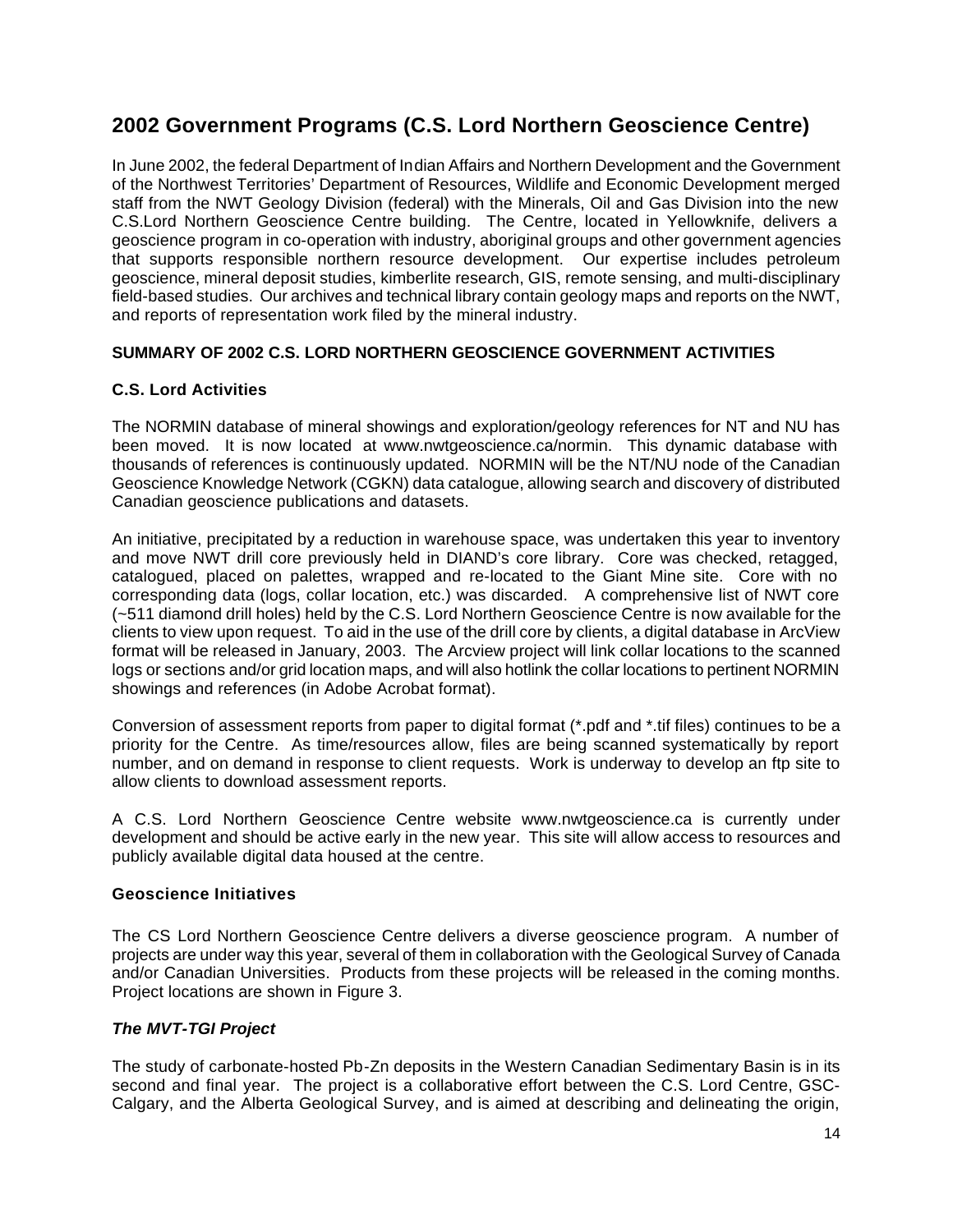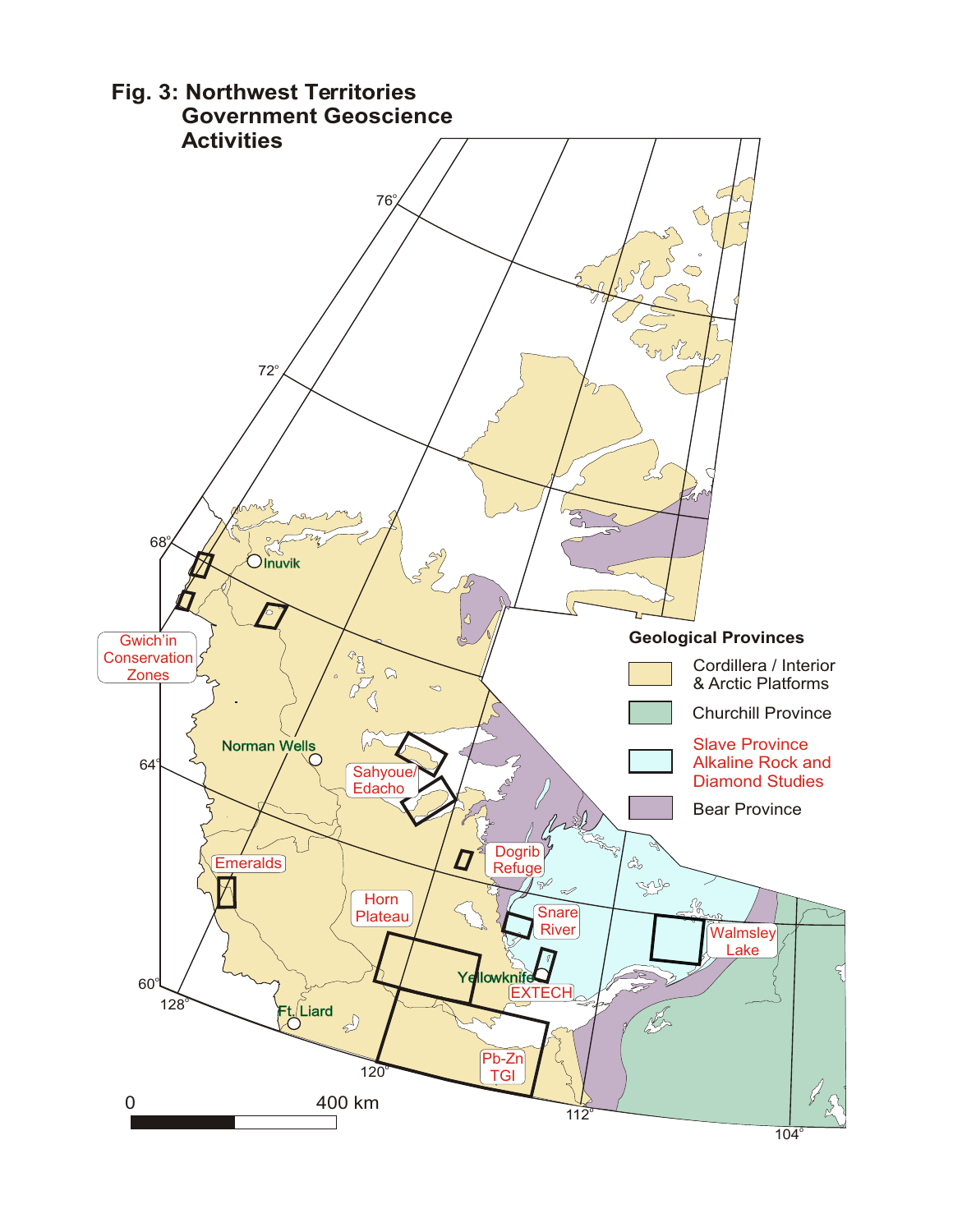distribution and potential for MVT-type deposits in southern NWT and northern Alberta. The NWT component of the project is being led by Allan Turner and is a contribution to GSC's Targeted Geoscience Initiative. During the 2002 field season, a fracture analysis study was undertaken on the NWT side of the border, the results of which are being released in the GSC's Current Research (January 2003), and core samples were collected for geochemical studies. Products to be released by spring include a map delineating the distribution of Presqu'ile dolomite in the Great Slave Plain (Janicki); a Database of Drillholes from the Great Slave Reef (Turner); a paper examining the differences in the reflectance spectra between mineralized and unmineralized core for distinct facies (Turner et al.); and two submissions to a final MVT project publication by GSC: an interpretation of basement structures based on reflection seismic data (MacLean), and a summary paper of the NWT component of the MVT project (Turner)

### *The Walmsley Lake Project*

The Walmsley Lake project is in its third and final year of regional (1:125K) bedrock mapping in the southeastern Slave Province (parts of NTS 75N/ 1,2,3,4,5,6, 7,11,12). The mapping completes the field-work component of the three year, multidisciplinary Walmsley Lake Targeted Geoscience Initiative project conducted in partnership with the GSC. The project is being coordinated by Scott Cairns. Highlights from 2002 field work will be published in GSC's Current Reasearch (January 2003). Pocket PCs and ESRI's ArcPad software were successfully used to collect field data. A final digital atlas for the Walmsley project, containing a bedrock geology compilation and numerous data sets (P-T data, wholerock and isotope geochemical data, etc.), is in progress and will be released in 2003.

### *The Snare River Mapping Project*

Val Jackson completed bedrock mapping in the Snare River area (parts of NTS 85O and 85N; southwestern Slave Province). This is the fifth year and final year of mapping. The aim of the project is to upgrade our knowledge of a part of the Slave province that was last mapped in the mid 1900's, and integrate the bedrock geology with complementary geochemical, geochronological, and metamorphic studies. Preliminary 1:50K maps showing the results of 2002 mapping will be released early in 2003, and work is underway on a digital atlas which will contain a final bedrock compilation and various data sets (e.g. geochemical data, assay results, age data, etc.). Three B.Sc. theses and one Ph.D. thesis are being supported by this project.

#### *Resource Assessments*

James Lariviere and Len Gal carried out Non-renewable Resource Appraisals (NRA's) in a number of areas. A Phase I NRA was completed for the Sahyoue/Edacho proposed park on Great Bear Lake, and initial field work for a Phase II appraisal was undertaken during the summer. Activities included outcrop examinations, geochemical stream sediment sampling and heavy mineral sampling. Sahyoue/Edacho has been identified as a candidate park under the NWT Protected Areas Strategy (PAS). A second candidate park being supported by PAS is the Edehzie (Horn Plateau). Initial data compilation for the area was followed up with helicopter reconnaissance in September. A preliminary workplan and budget have been generated, and the Phase 1 report is anticipated this spring. An Economic Information Request (EIR) report was completed for the Pehdze Ki Deh (Blackwater Lake) proposed protected area early in the summer and community meetings have been attended in Tulita. It is expected that this area will advance through the PAS process over the next year.

Preliminary reconnaissance geologic investigations commenced on three proposed Conservations Zones in the Gwich'in area, as part of a Phase I NRA for the Gwich'in Land Use Plan (GLUP). The Phase I report is due to be completed this winter, and a preliminary work plan and budget have been submitted to the Land Use Planning Board for further work.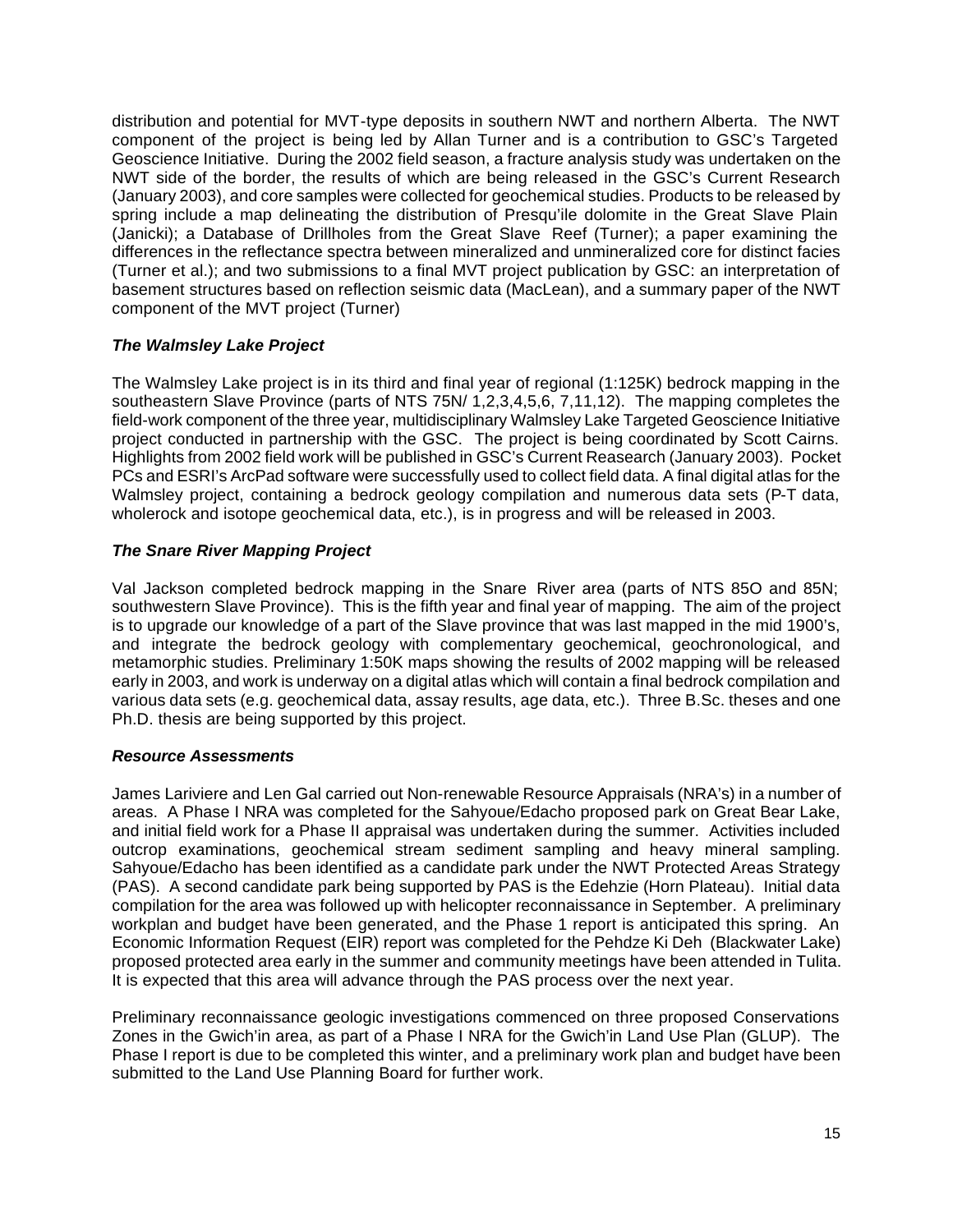#### *Yellowknife EXTECH III*

The multidisciplinary Yellowknife EXTECH III project is jointly managed by the C.S. Lord Centre, Geological Survey of Canada (GSC), and industry partners, and is coordinated by Hendrik Falck (C.S. Lord). EXTECH III consists of several integrated studies aimed at developing improved gold exploration models for the Yellowknife Basin. As this is the final year for the project, effort is being directed at publishing results. In June, 2002, a Geological Association of Canada (GAC) field trip was organized to showcase some of the project's highlights, and a CD containing new data (GSC Open File 4339), was released. A final volume containing a series of integrated papers will be published by the Mineral Deposits Division of GAC in 2003. C.S. Lord participants in the EXTECH project include Hendrik Falck, John Armstrong, Karen Gochnauer, Doug Irwin and Kelly Pierce.

#### *NWT Emeralds*

A one-year study of the Lened emerald showing was initiated this year by Hendrik Falck. The showing, originally discovered by R. Berdahl while prospecting a nearby tungsten skarn, is NWT's first emerald showing. Co-investigators include Dr. Lee Groat from the University of British Columbia and Dr. Dan Marshall of Simon Fraser University. Exploration guidelines for this showing type will be released this spring through the Centre, and a manuscript will be submitted for publication to Canadian Mineralogist.

#### *Cordilleran Geochemistry Compilation*

A project is planned for January 2003, to compile Regional Geochemical Data for NTS 105I (Northern Cordillera). The data will be compiled from assessment files and company sources. The product will be a georeferenced database that is suitable for inclusion in a GIS framework. Preliminary results should be available by June 2003.

#### *Oil and Gas Activities*

The Oil and Gas Poster Series, summarizing the NWT's petroleum resources, table of formations and selected cross sections, was updated by Adrienne Jones and will be re-released this fall. Ed Janicki is updating the NWT Hydrocarbon Pool Studies, focusing on the Great Slave Plain area. Janicki has reviewed core and samples of the Presqu'ile dolomite and the pre-Devonian Basal Clastics of the Great Slave Plain. Products anticipated by spring 2003 include a paper on the Hydrodynamics of the Great Slave Plain, and a final summary of the Basal Clastics study. Both Jones and Janicki have given presentations on NWT petroleum geology at various venues over the last year.

#### *Databases To Support Diamondiferous Kimberlite Exploration*

A number of studies in support of kimberlite exploration are currently underway. Early in 2002, John Armstrong, along with Nunavut colleagues, released a compilation of kimberlite-related data on CD ROM for the northern Slave Province. Efforts are underway to update the previously released Kimberlite ANomaly Drillhole Database (KANDD) and the Kimberlite Indicator and Diamond Database (KIDD) compilations. Work has started on a Slave Craton Lineament study that will utilise aeromagnetic data from the SMAC series of CD-ROMS, product release should occur in the summer of 2003. Continued support is being provided to a MSc. Thesis on the geochemistry of mafic dykes in the Walmsley Lake map sheet (UWO). Armstrong will co-lead the Northern Alberta – Slave field trip as part of the 8th International Kimberlite Conference to be held in June 2003. In addition three abstracts were submitted to the 8IKC technical committee for review.

#### *Seismic Studies*

Bernie MacLean has been completing a study which proposes new subdivisions of Sequence A of the Proterozoic Dismal Lakes and Hornby Bay formations using reflection seismic data.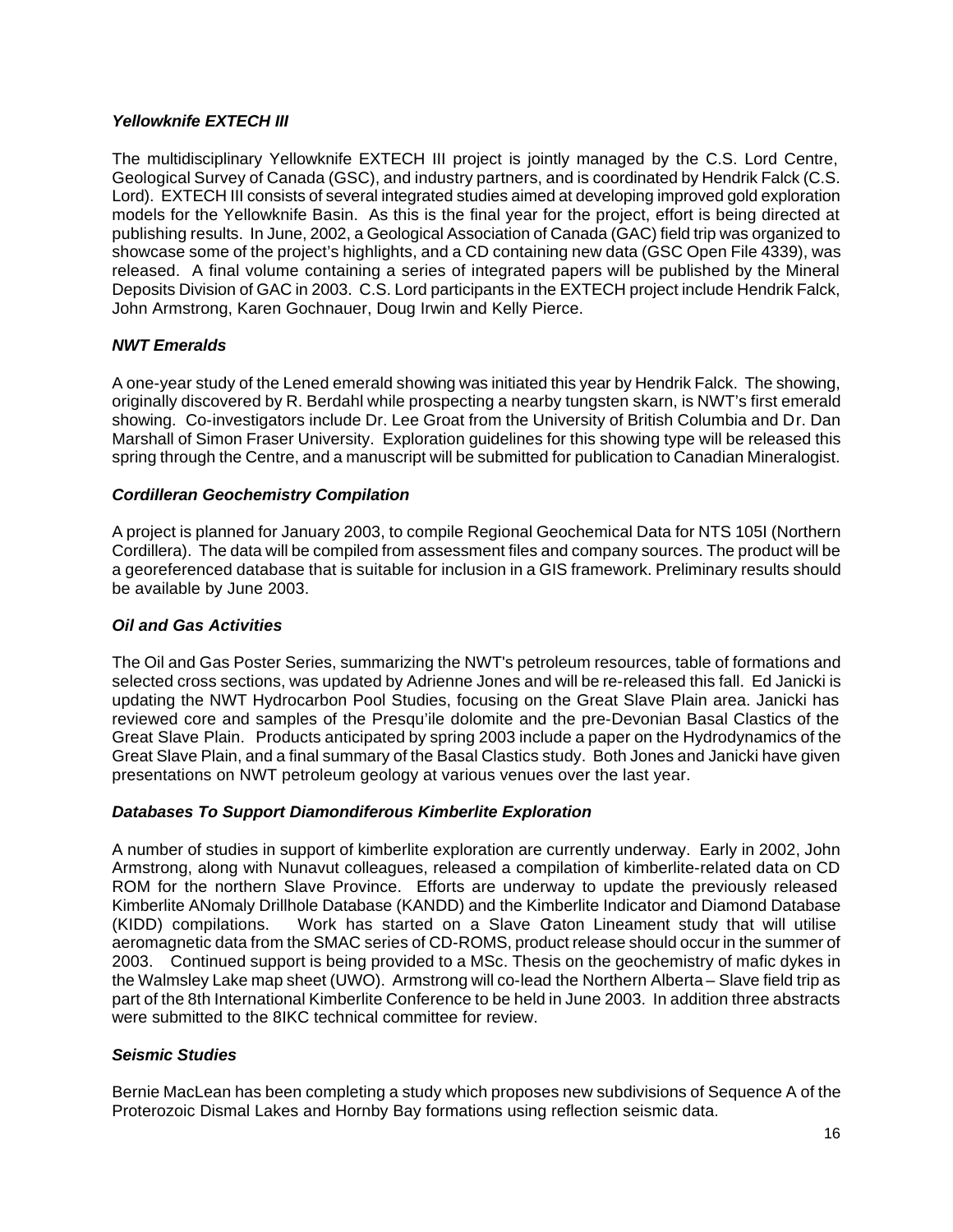#### **New C.S. Lord Northern Geoscience Centre Publications**

NWT Open File 2002-01 (paper or \*.tif file \$10.00) Ootes, L. Geology of the Crestaurum Mine Area, Yellowknife, Greenstone Belt, NWT. (Part of 85J/09); NWT Open File 2002-01. DIAND, NWT Geology Division, Yellowknife, NT. 1 map, scale 1:2500.

NWT Open File 2002-02 (paper or \*.tif file \$10.00 per map; \$50 for the set) Jackson, VA. Preliminary Geology of the Snare River Area, Southwestern Slave Province; Parts of 85O and 85N. (Assay tables to accompany maps); NWT Open File 2002-02. DIAND, NWT Geology Division, Yellowknife, NT. 4 maps plus legend, scale 1:50 000.

NWT Open File 2002-03 (paper or \*.pdf file \$10.00) Lariviere, JM. Dogrib Refuge Non-renewable Resource Assessment Riviere Grandin Area, NWT, 86D. NWT Open File 2002-03. DIAND, NWT Geology Division, Yellowknife, NT. Report plus appendices.

NWT Open File 2002-04 (paper or \*.pdf file \$10.00) Gal, LP & Lariviere JM. Sahyoue-Edacho Candidate Protected Areas Non-Renewable Resource Assessment (Phase I), Great Bear Lake Area, NWT, Canada, NTS 96A, G, H, I, J. NWT Open File 2002-04. CS Lord Northern Geoscience Centre, Yellowknife, NT. Report plus appendices.

NWT Open File 2002-05 (Paper or tiff files only)

Jones AL. NWT Oil and Gas Poster Series. Petroleum Resources, poster 1 of 3 (Jones AL); Table of Formations, poster 2 of 3 (Jones AL); Schematic Cross Sections, poster 3 of 3 (Jones AL, Janicki EP). NWT Open File 2002-05. CS Lord Northern Geoscience Centre, Yellowknife, NT.

NWT Open File 2002-06 (Paper or pdf files only)

Brophy J, Pell J. Preliminary geology of the Labrish Lake Area, NTS 85N/9. NWT Open File 2002- 06. CS Lord Northern Geoscience Centre, Yellowknife, NT. 1 map, scale 1:50 000.

NWT Open Report 2002-001 (digital only)

Turner WA, Pierce KL, Cairns KA. Great Slave Reef (GSR) Project Drillhole Database. A compilation of the drillhole locations, drill logs, and associated geochemical data for the Great Slave Reef Joint Venture Project; Interior Platform, Northwest Territories, Canada, NTS 85B/11-14. NWT Open Report 2002-001. CS Lord Northern Geoscience Centre, Yellowknife, NT.

#### **Websites related to Northwest Territories Geology**

| <b>CS Lord Northern GeoscienceCentre</b>                               | http://www.nwtgeoscience.ca/                |
|------------------------------------------------------------------------|---------------------------------------------|
| <b>NORMIN Northern Minerals Database</b>                               | http://www.nwtgeoscience.ca/normin          |
| Beaufort-Mackenzie Mineral Development Area                            | http://www.bmmda.nt.ca/                     |
| <b>Fort Liard Resources Directory</b>                                  | http://www.liardresources.nt.ca/            |
| GNWT RWED Minerals Oil and Gas Division http://www.gov.nt.ca/RWED/mog/ |                                             |
| <b>INAC NWT Region; SIDViewer (mineral claims)</b>                     | nwt.inac.gc.ca                              |
| <b>INAC Oil and Gas Directorate</b>                                    | http://www.ainc_inac.gc.ca/oil/index_e.html |
| NWT and Nunavut Chamber of Mines                                       | http://www.miningnorth.com/                 |
| Canadian Geoscience Knowledge Network (CGKN)                           | cgkn.net/2002/index_e.html                  |
| <b>GSC Geological Survey Canada</b>                                    | http://www.nrcan.gc.ca/gsc/index_e.html     |
| <b>NWT Centre for Remote Sensing</b>                                   | http://www.gov.nt.ca/RWED/rs/index.htm      |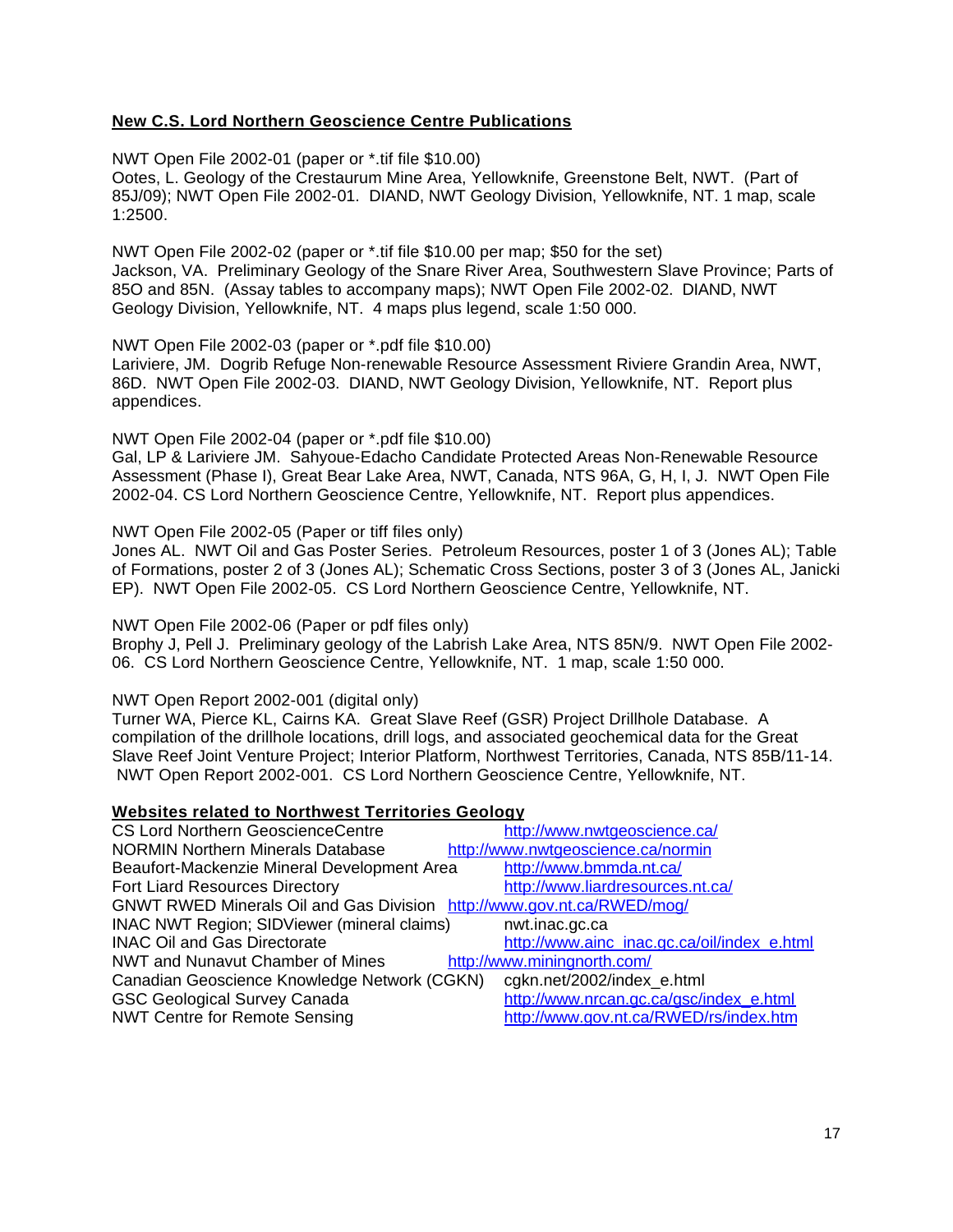# **C.S. LORD NORTHERN GEOSCIENCE CENTRE**

www.nwtgeoscience.ca

### **Administration**

bernie\_maclean@gov.nt.ca normanb@inac.gc.ca

*Centre Manager: Administrative Coordinator:* Bernie MacLean 867-669-2475 Brendan Norman 867-669-2636

*Minerals & Bedrock Mapping Group Manager*: *Petroleum Group Manager:* Carolyn Relf 867-669-2635 Adrienne Jones 867-669-2488 carolyn\_relf@gov.nt.ca adrienne\_jones@gov.nt.ca

*Geological Data Management & Publications Manager:* Doug Irwin 867-669-2482 doug\_irwin@gov.nt.ca

### **Geological Data Management & Publications**

cslord\_centre@gov.nt.ca normin\_db@gov.nt.ca

Yana Preston 867-669-2642 867-669-2643 yana\_preston@gov.nt.ca

### *Database Geologist: Database Geologist:*

Karen MacFarlane 867-669-2645 Donna Schreiner 867-669-2614

Kelly Pierce 867-669-2484 Vivi Lazar 867-669-2485 kelly pierce@gov.nt.ca vivi\_lazar@gov.nt.ca

*Archives Geologist: Archives Technician:*

*Geological Database Manager: Project Geologist-Geomatics:* Beth Sage 867-669-2646 Doug Irwin 867-669-2482

beth\_sage@gov.nt.ca doug\_irwin@gov.nt.ca

karen\_macfarlane@gov.nt.ca donna\_schreiner@gov.nt.ca

# *GIS Technician: LAN Administrator:*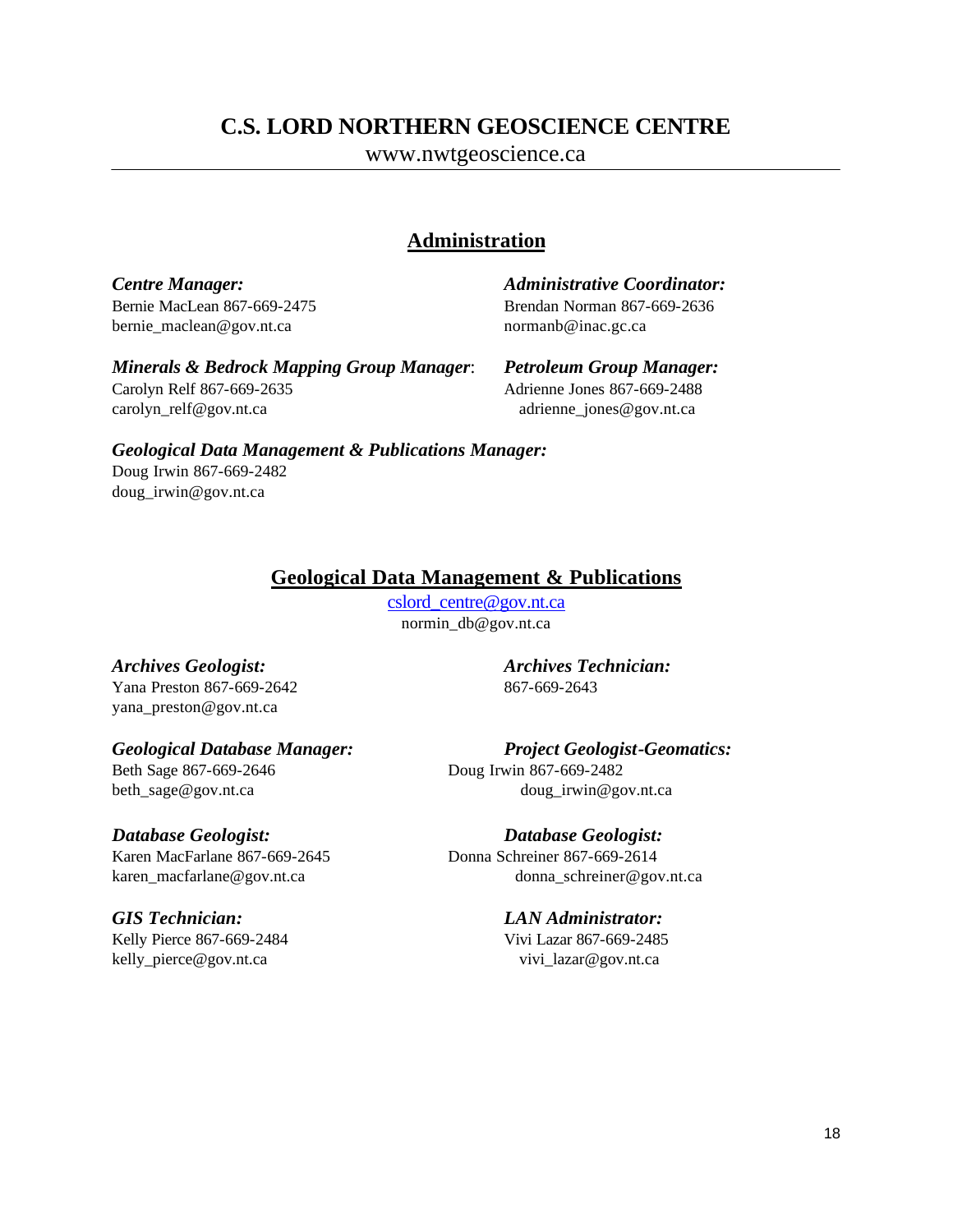# **Minerals & Bedrock Mapping Group**

### *Project Geologist-Mineral Deposits: Project Geologist-Bedrock Mapping:* Hendrik Falck 867-669-2481 Val Jackson 867-669-2483

hendrik falck@gov.nt.ca val\_jackson@gov.nt.ca

allan\_turner@gov.nt.ca james\_lariviere@gov.nt.ca

*Chief Geologist: Diamond Geologist:*

Carolyn Relf 867-669-2635 John Armstrong 867-669-2644 carolyn\_relf@gov.nt.ca john\_armstrong@gov.nt.ca

*Project Geologist-MVT Deposits*: *Resource Assessment Geologist-Minerals:* Allan Turner 867-699-2479 Jamie Lariviere 867-669-2480

## **Petroleum Group**

### *Scientific Coordinator-Petroleum: Project Geologist-Petroleum:*

Adrienne Jones 867-669-2488 Ed Janicki 867-669-2487 adrienne\_jones@gov.nt.ca ed\_janicki@gov.nt.ca

#### *Resource Assessment Geologist-Petroleum:*

Len Gal 867-669-2486 len\_gal@gov.nt.ca

# **Administration of Canada Mining Regulations & Mineral Studies (DIAND NWT Geology Division)**

*District Geologist: District Geologist:* Karen Gochnauer 867-669-2637 Steve Goff 867-669-2638 karen\_gochnauer@gov.nt.ca steve\_goff@gov.nt.ca

#### *District Geologist\*:*

Velma Sterenberg 867-669-2641 velma\_sterenberg@gov.nt.ca *\*currently on a one-year assignment to DIAND Mineral Development Division*

> **CS Lord Northern Geoscience Centre Street Address:** 4601B-52nd Ave; Yellowknife, NWT **Mailing Address:** Box 1500, Yellowknife, NWT, X1A 2R3